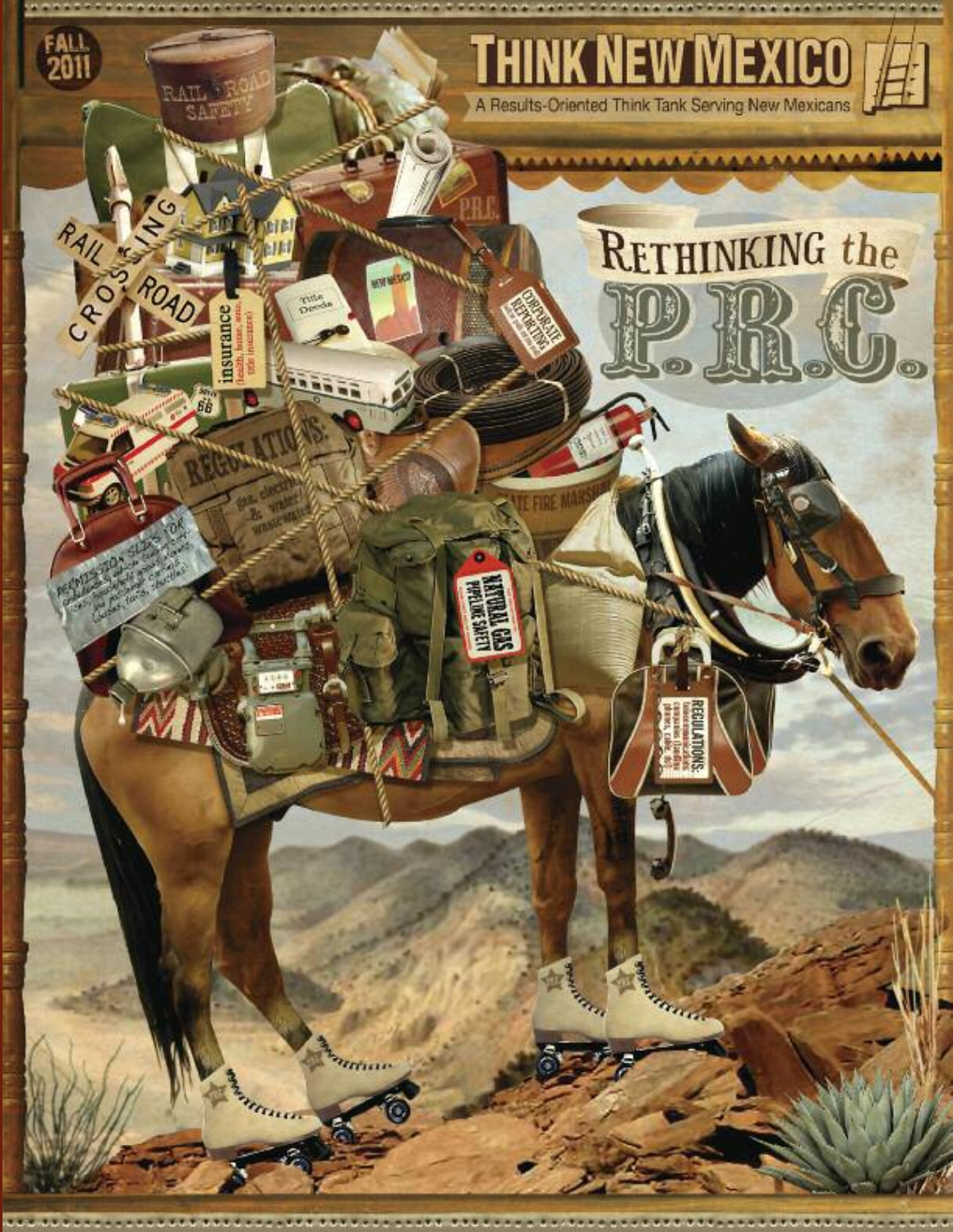| Cover Art:                  | Jeff Drew, www.jeffdrewpictures.com                              |
|-----------------------------|------------------------------------------------------------------|
| Design:                     | Kristina G. Fisher                                               |
| Design Consultant:          | Arlyn Eve Nathan                                                 |
| <b>Mailing Coordinator:</b> | Frank E. Gonzales and David Casados                              |
| <b>Pre-Press:</b>           | Peter Ellzey                                                     |
| <b>Production Manager:</b>  | Lynne Loucks Buchen                                              |
| Researched by:              | Jason Espinoza, Kristina G. Fisher, Fred Nathan,                 |
|                             | Arik Burakovsky, Emma Hamilton, Alicia Leger,                    |
|                             | Sarracina Littlebird, Seth Montgomery, Sarah Zager and Faye Zhao |
| Written by:                 | Fred Nathan and Kristina G. Fisher                               |

The paper used to print this report has been certified as sustainably sourced.

All images in this report have been reprinted with permission. Permission does not imply endorsement of the ideas expressed in this report.

To receive additional copies of this or any other Think New Mexico report, please provide us with your name, address, telephone number and \$10.00 per copy. An order form is available on our website at www.thinknewmexico.org. Please allow two weeks for shipping and handling. **Distribution of this report via photocopying, electronic, or other means without the express written permission of Think New Mexico is prohibited.**



**Address:** 1227 Paseo de Peralta Santa Fe, New Mexico 87501 **Telephone :** 505. 992.1315 **Fax:** 505. 992.1314 **Email:** info@thinknewmexico.org **Web:** www.thinknewmexico.org

Copyright © 2011 by Think New Mexico Think® and Think New Mexico® are registered marks with the U.S. Patent & Trademark Office.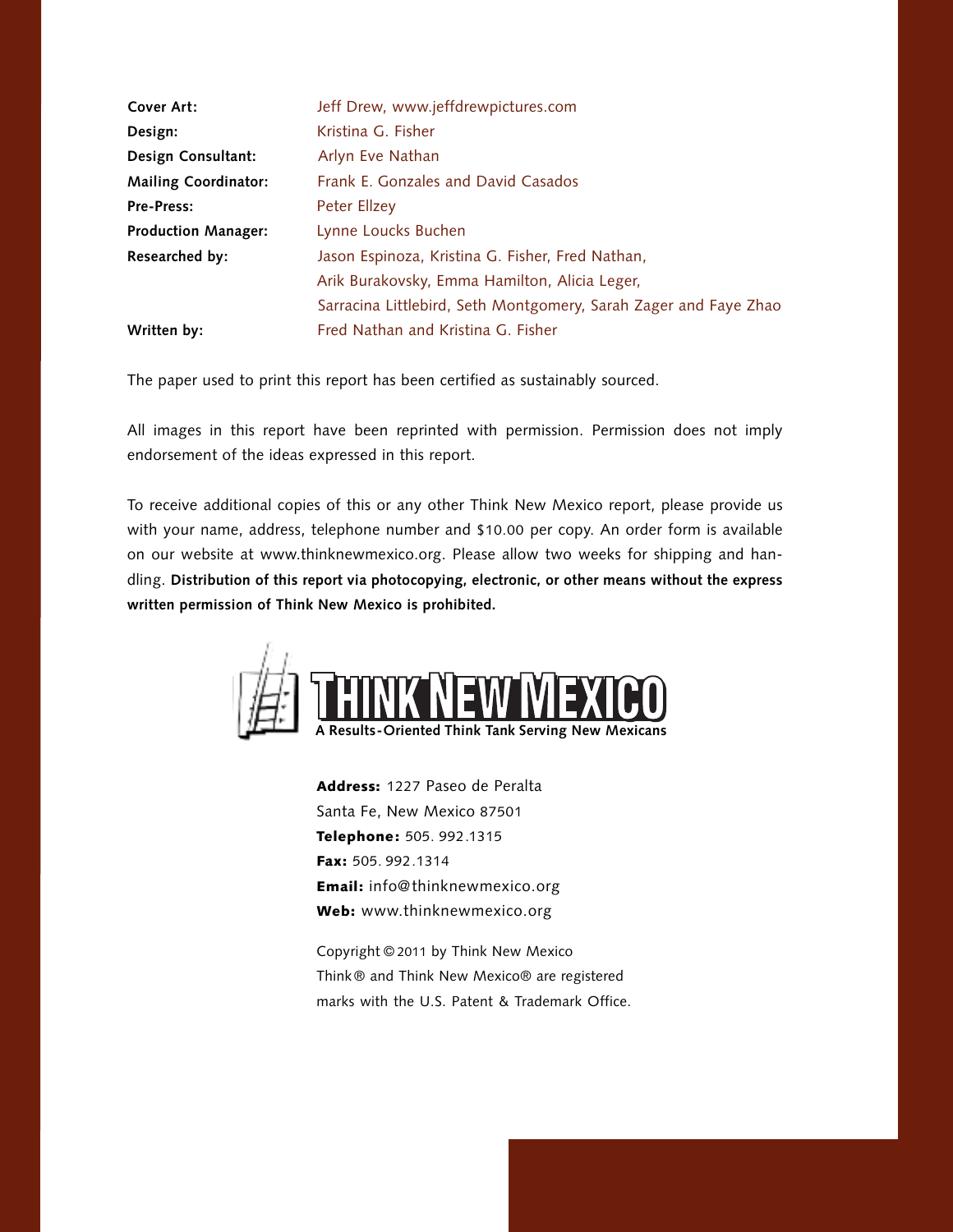## **About Think New Mexico**

Think New Mexico is a results-oriented think tank whose mission is to improve the quality of life for all New Mexicans, especially those who lack a strong voice in the political process. We fulfill this mission by educating the public, the media, and policymakers about some of the most serious challenges facing New Mexico and by developing and advocating for effective, comprehensive, sustainable solutions to overcome those challenges.

Our approach is to perform and publish sound, nonpartisan, independent research. Unlike many think tanks, Think New Mexico does not subscribe to any particular ideology. Instead, because New Mexico is at or near the bottom of so many national rankings, our focus is on promoting workable solutions.

Consistent with our nonpartisan approach, Think New Mexico's board is composed of Democrats, Independents, and Republicans.They are statesmen and stateswomen, who have no agenda other than to see New Mexico succeed. They are also the brain trust of this think tank.

Think New Mexico began its operations on January 1,1999. It is a tax-exempt organization under section 501(c)(3) of the Internal Revenue Code. In order to maintain its independence, Think New Mexico does not accept government funding. However, contributions from individuals, businesses, and foundations are welcomed, encouraged, and tax-deductible.

## **Results**

As a results-oriented think tank, Think New Mexico measures its success based on changes in law we help to achieve. Our results include:

- making full-day kindergarten accessible to every child in New Mexico **·**
- repealing the state's regressive tax on food and successfully defeating **·** efforts to reimpose it
- creating a Strategic Water Reserve to protect and restore New Mexico's rivers **·**
- establishing New Mexico's first state-supported Individual Development **·** Accounts to alleviate the state's persistent poverty
- redirecting millions of dollars a year from the state lottery's excessive **·** operating costs to full-tuition college scholarships
- reforming title insurance to lower closing costs for homebuyers and **·** homeowners who refinance their mortgages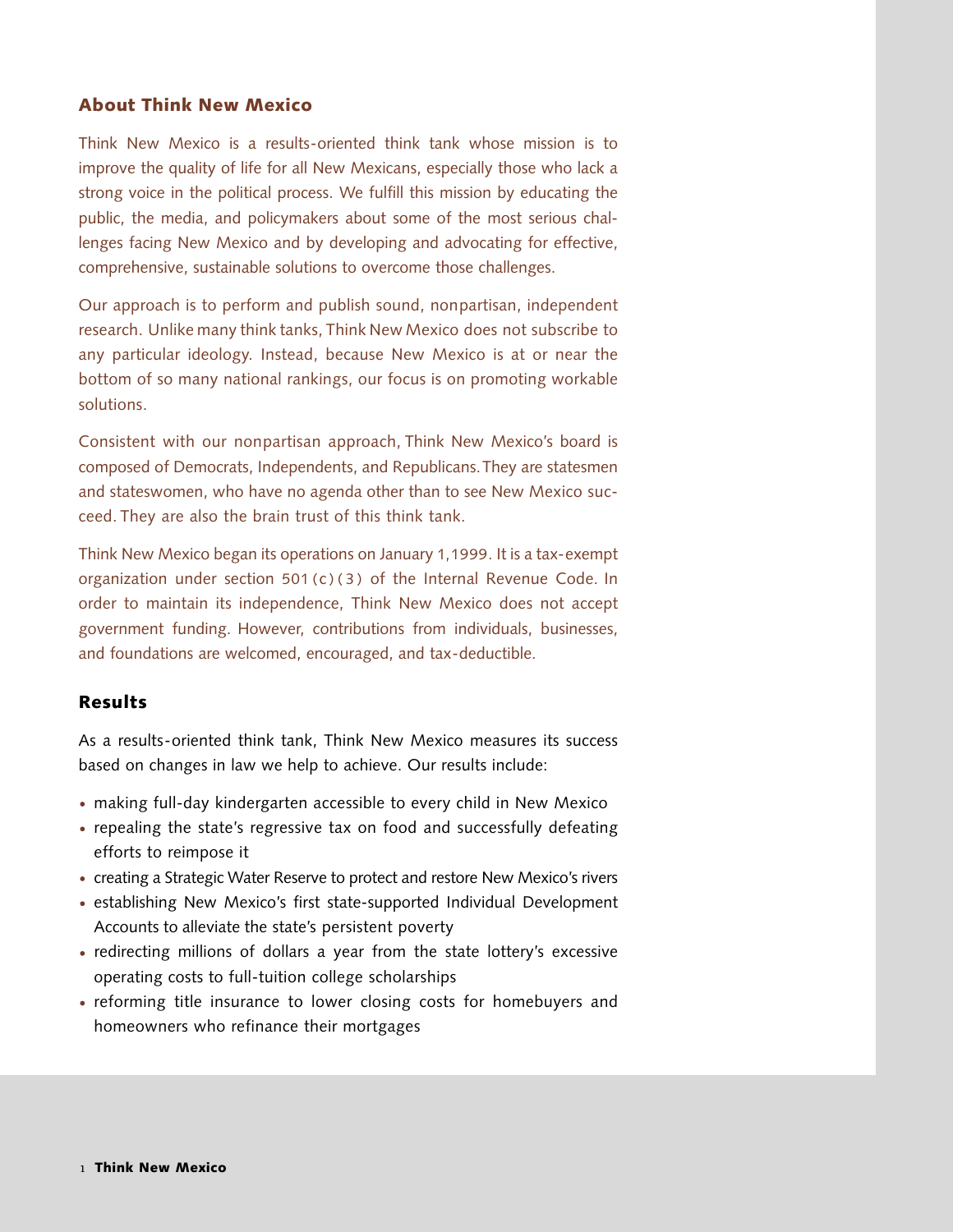## **Think New Mexico's Board of Directors**



**Clara Apodaca**, a native of Las Cruces, was First Lady of New Mexico from 1975 – 1978. She served as New Mexico's Secretary of Cultural Affairs under Governors Toney Anaya and Garrey Carruthers and as senior advisor to the U.S. Department of the Treasury. Clara is President and CEO of the National Hispanic Cultural Center Foundation.



**Paul Bardacke** served as Attorney General of New Mexico from 1983 – 1986. Paul is a Fellow in the American College of Trial Lawyers, and he currently handles complex commercial litigation and mediation with the firm of Sutin, Thayer, and Browne. In 2009 Paul was appointed by U.S. Interior Secretary Ken Salazar to serve on the National Park System Advisory Board.



**David Buchholtz** has advised more than a dozen Governors and Cabinet Secretaries of Economic Development on fiscal matters. David has served as Chairman of the Association of Commerce and Industry and was appointed to the Spaceport Authority Board of Directors by Governor Martinez. He is the senior member of the New Mexico office of Brownstein Hyatt Farber Schreck.



**Garrey Carruthers** served as Governor of New Mexico from 1987–1990. Garrey is Dean of New Mexico State University's College of Business and was formerly President and CEO of Cimarron Health Plan. He serves on the board of the Arrowhead economic development center in Las Cruces as well as a number of corporate and public organizations.



**LaDonna Harris** is Chair of the Board and Founder of Americans for Indian Opportunity. She is also a founder of the National Women's Political Caucus. LaDonna was a leader in the effort to return the Taos Blue Lake to Taos Pueblo. She is an enrolled member of the Comanche Nation.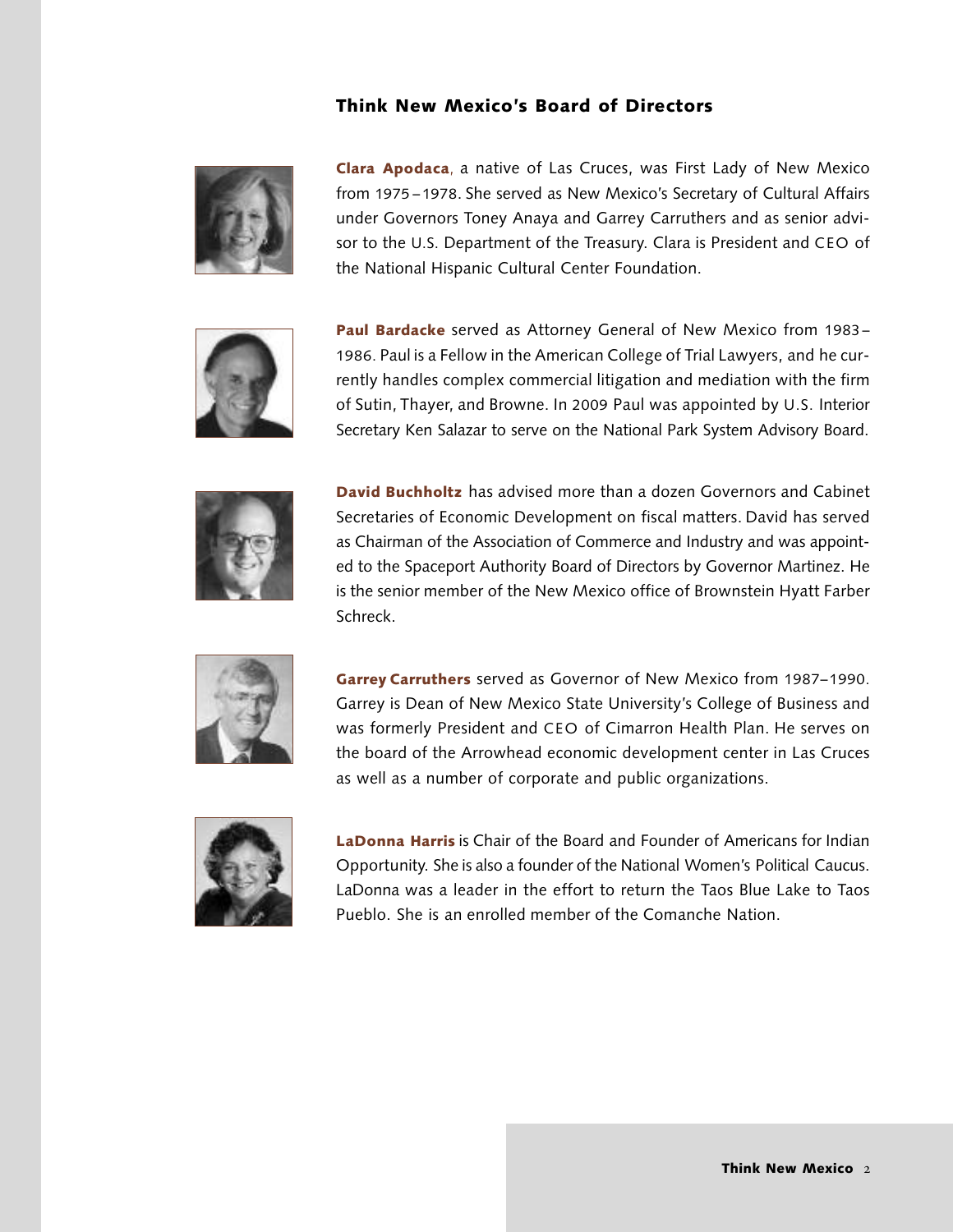**Susan Herter** served as Chief of Staff to Vice President Nelson Rockefeller and was appointed to the President's Commission on White House Fellows by Presidents Carter and Reagan. Susan was a founding board member of Common Cause, the North American Institute, and the New Mexico Community Foundation, where she also served as president.

**Edward Lujan** is the former CEO of Manuel Lujan Agencies, the largest privately owned insurance agency in New Mexico. Ed is a former Chairman of the National Hispanic Cultural Center of New Mexico, the Republican Party of New Mexico, and the New Mexico Economic Development Commission.

**Fred Nathan** founded Think New Mexico and is its Executive Director. Fred served as Special Counsel to New Mexico Attorney General Tom Udall from 1991–1998. In that capacity, he was the architect of several successful legislative initiatives and was in charge of New Mexico's lawsuit against the tobacco industry.

**Roberta Cooper Ramo** is the first woman elected President of the American Bar Association and the American Law Institute. Roberta served on the State Board of Finance and is a former President of the Board of Regents of the University of New Mexico. She is a shareholder in the Modrall law firm and serves on many national boards.







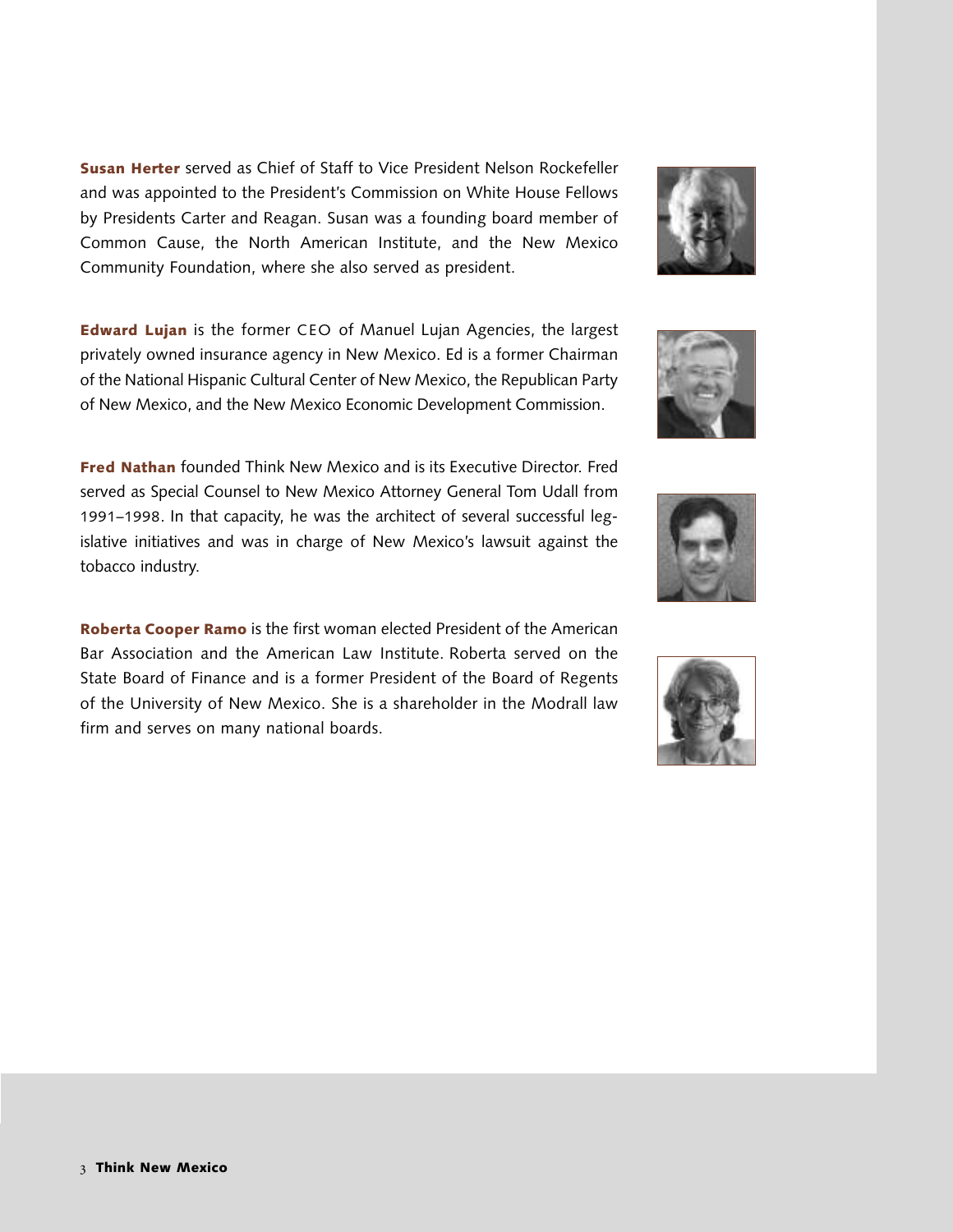#### **Dear New Mexican:**

It is likely that no local, state, or federal government agency directly affects more New Mexicans on a daily basis than the New Mexico Public Regulation Commission (PRC).

As a result, this year's policy report from Think New Mexico should be of interest to every New Mexican who has ever paid an electric, gas, or water bill, used a landline telephone, or purchased insurance, since the PRC regulates all of these aspects of our lives.

Most New Mexicans, however, are probably more familiar with the PRC because of the parade of controversy that has followed it from its inception in the late 1990's to the recent troubles of PRC Commissioner Jerome Block Jr., which have garnered headlines across the state.

While this report mentions some of these controversies, its focus is instead on the need to fundamentally rethink our approach to regulation in New Mexico in a much more comprehensive way.

The report traces regulatory politics in New Mexico back a full century to statehood and documents the ad hoc evolution of the PRC's predecessors, the State Corporation Commission and Public Utility Commission. The growth of these agencies was at times driven more by animosities between elected officials or special interest politics than by any rational design. That history was capped by the entertaining and improbable passage of the legislation and the constitutional amendment that led to the creation of the PRC 15 years ago with the broadest jurisdiction of any state regulatory body in the country.

The solutions that we advocate are designed to be effective, but also pragmatic. For example, there has been an ongoing debate as to whether the PRC commissioners should be elected or appointed. We believe the debate misses the larger point, which is that PRC commissioners need to have greater qualifications than they currently do, especially given the complexity and the importance of the areas regulated by the PRC.

Beyond the benefits to families and businesses of improving the performance of the PRC, the reforms outlined in this report also have the potential to result in recurring savings of more than \$1 million from streamlining, eliminating duplication, and, in some instances, deregulation.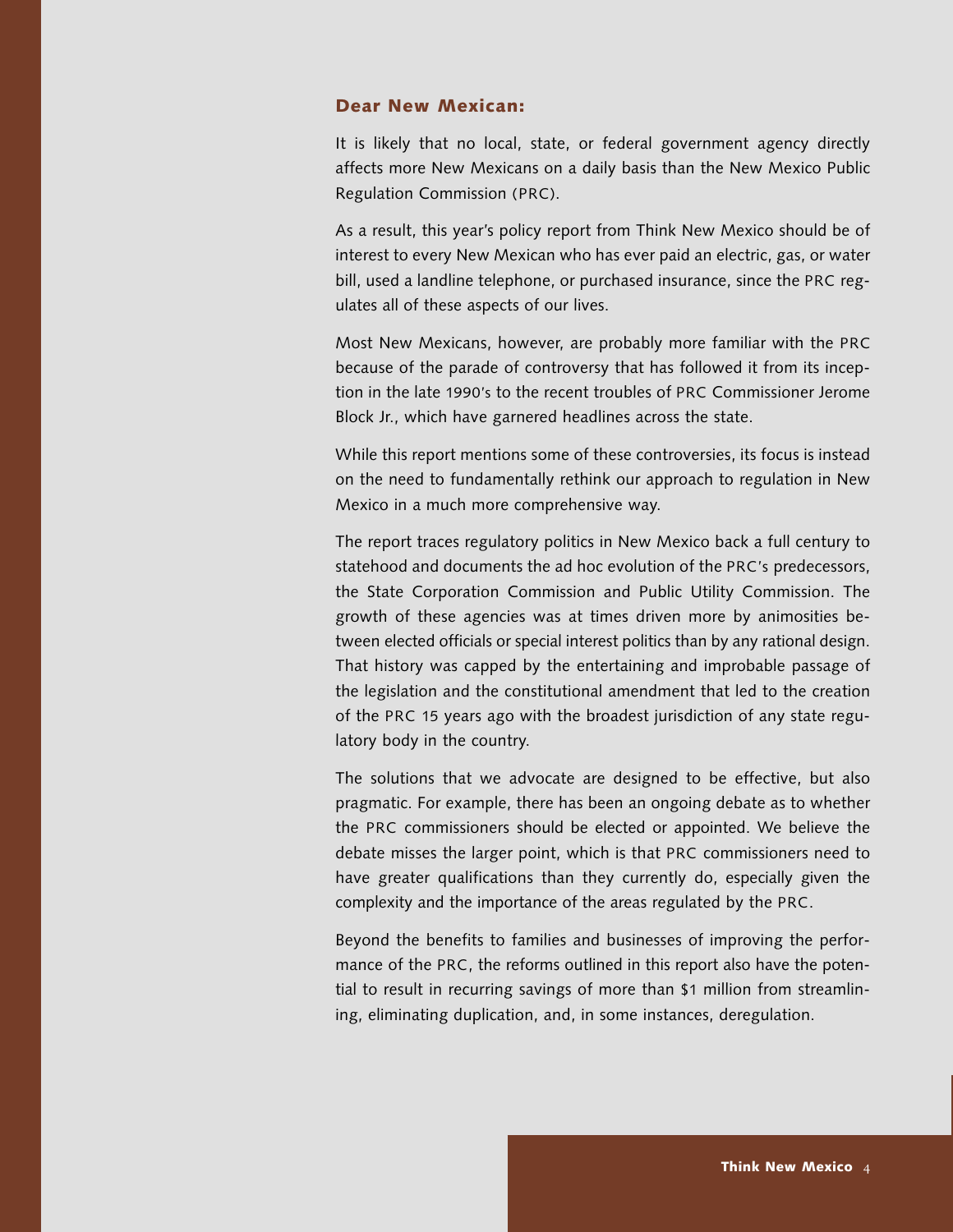During the course of researching and writing this report, we consulted with both current and former employees of the PRC, former legislators involved in the creation of the PRC, former PRC commissioners, and former Superintendents of Insurance. We also spoke with advocates for businesses and consumers who regularly appear before the PRC. Many are listed in the acknowledgments in the back inside cover of this report (although for obvious reasons, some have chosen to remain anonymous).

In preparing this report, we reviewed numerous studies about state regulation of utilities and transportation. We closely examined the statutes of different states and compiled our own comparisons. We also dug deeply into historical documents related to the establishment of the State Corporation Commission, the Public Utility Commission, and the PRC. All of these sources can be found in the bibliography at the end of this report or on our website.

In writing and researching this report, my co-author Kristina Fisher, Think New Mexico's Associate Director, and I were greatly assisted by our two colleagues, Jason Espinoza, Field Director, who led our research and factchecking efforts, and Lynne Buchen, Business Manager, who found many of the images throughout the report and obtained permission to reprint them. Seven interns from across New Mexico with an interest in government and public service also provided a huge amount of help. They are: Arik Burakovsky, a junior at the University of California San Diego; Emma Hamilton, a junior at New Mexico State University; Alicia Leger, a sophomore at Clark University; Sarracina Littlebird, a recent graduate of Columbia University; Seth Montgomery, a senior at Santa Fe Preparatory School; Sarah Zager, a junior at Williams College; and Faye Zhao, a recent graduate of Yale.

If you would like to become involved in this effort to reform the PRC, I encourage you to visit our website at www.thinknewmexico.org and contact your elected officials. You are also invited to join the hundreds of New Mexicans who invest in Think New Mexico's work by sending a contribution in the enclosed reply envelope.

#### **Think New Mexico Staff**



**Lynne Loucks Buchen** Business Manager



**Jason Espinoza** Field Director



**Kristina G. Fisher** Associate Director



**Fred Nathan** Executive Director

*Fred Nathan* 

Founder and Executive Director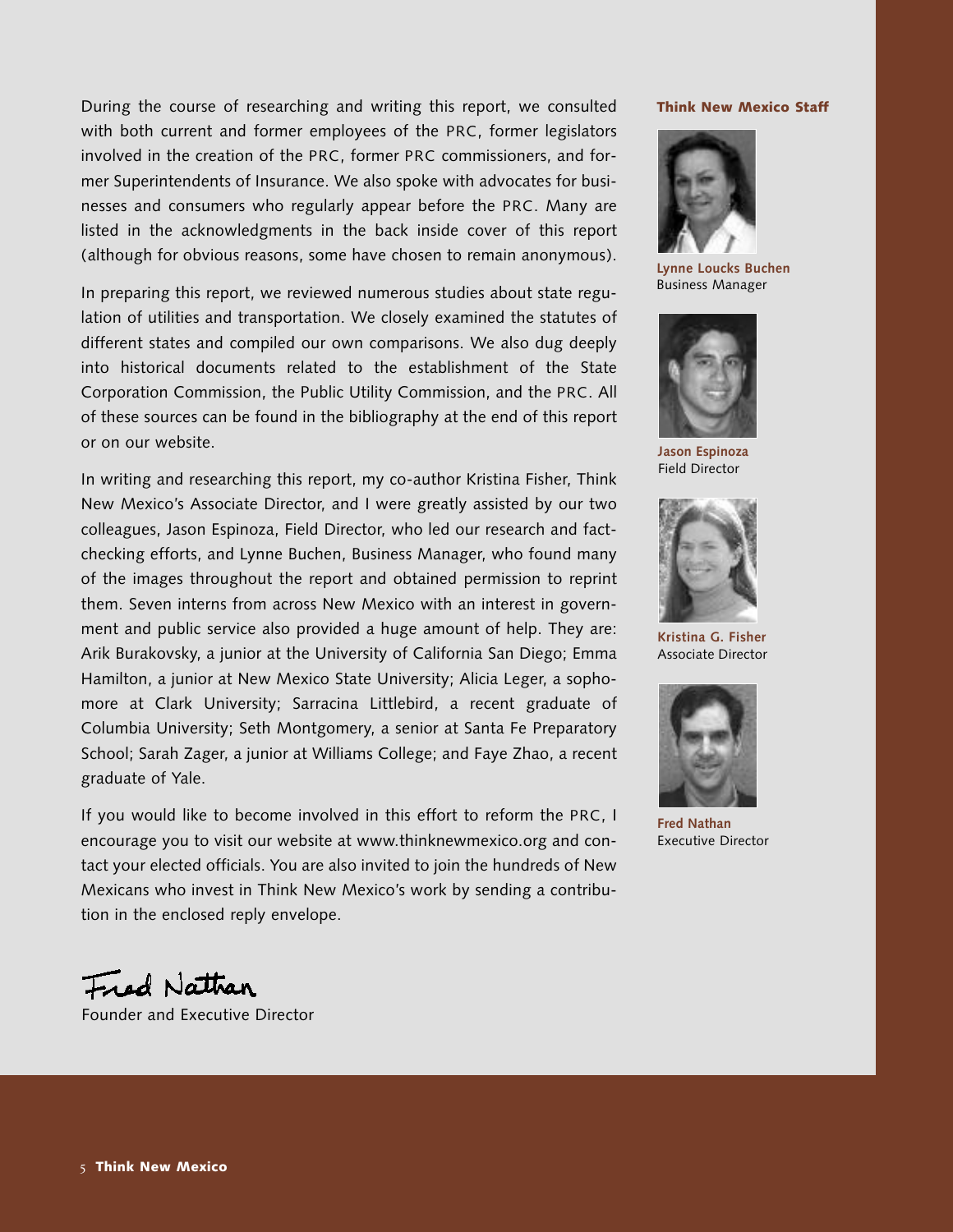## **THE ACCIDENTAL AGENCY**

Those present at the birth of the Public Regulation Commission (PRC) in 1996 still shudder when thinking about how it came into being.

There was surprisingly little deliberation about the formation of what is likely the most powerful state regulatory body in the nation, with appendages reaching into the regulation of utilities, including electricity, natural gas, water, and wastewater; telecommunications; insurance, including health, property, title, and auto; motor carriers, including tow trucks, taxis, moving vans, buses, shuttles, ambulances, and railroads; oil, natural gas, and hazardous liquid pipelines; corporations; and the State Fire Marshal's office.

Representative Bob Perls (D-Corrales), a legislator in his second term, introduced House Joint Resolution  $(HJR)$  16 near the midpoint of the thirty-day 1996 legislative session, just before the deadline for bill introductions.

At first glance, it did not seem like a big deal. HJR 16 was a relatively short bill, 54 double-spaced lines spread across three pages, but it had massive policy implications for the people of New Mexico. The bill would amend the state constitution to create a regulatory body with wider-ranging authority than that of any other state. Yet HJR 16 did not require any qualifications for the five elected commissioners who would oversee this body, other than that they must be 1) at least 18 years of age; 2) a resident of the state for at least one year; and 3) not a convicted felon. In other words, HJR 16 would place extremely broad jurisdictional authority under the control of PRC commissioners with extremely few qualifications.

Representative Perls was well-intentioned, however, and the bill had the appeal of creating a single five-member elected PRC by merging two separate regulatory bodies: the elected three-member State Corporation Commission, which regulated insurance and telecommunications (among many other things), and the appointed threemember Public Utilities Commission, which regulated electric, gas, and water utilities.

Aware of HJR 16's ramifications, the Speaker of the House, Raymond Sanchez (D-Albuquerque), assigned it to be considered by four committees, seemingly insuring a swift and certain demise for the legislation. There were, after all, only about two weeks left to pass it during a 30-day session in which 1,901 pieces of legislation were vying for the attention of legislators.

However, with only about a week remaining in the session, a funny thing happened on the way to HJR 16's funeral: the bill started to move through committees at an accelerating pace. Its first committee, House Voters and Elections, passed HJR 16 with "no recommendation," legislative parlance for "we are not sure that this legislation should pass, but, as a courtesy to the sponsor, we will let him fight another day."

Next, HJR 16 moved to the House Business and Industry Committee, which has a long and welldeserved reputation for being the committee where legislation goes to die. Surprisingly, HJR 16 survived by a 5-4 vote (with one committee member excused and two others absent).

After that, HJR 16 successfully navigated two more committees: House Judiciary and House Appropriations and Finance. The odds of its passage, however, were still stacked against it as it came up for a vote on the House Floor around 11:00 p.m., the night before the session's adjournment at noon the next day.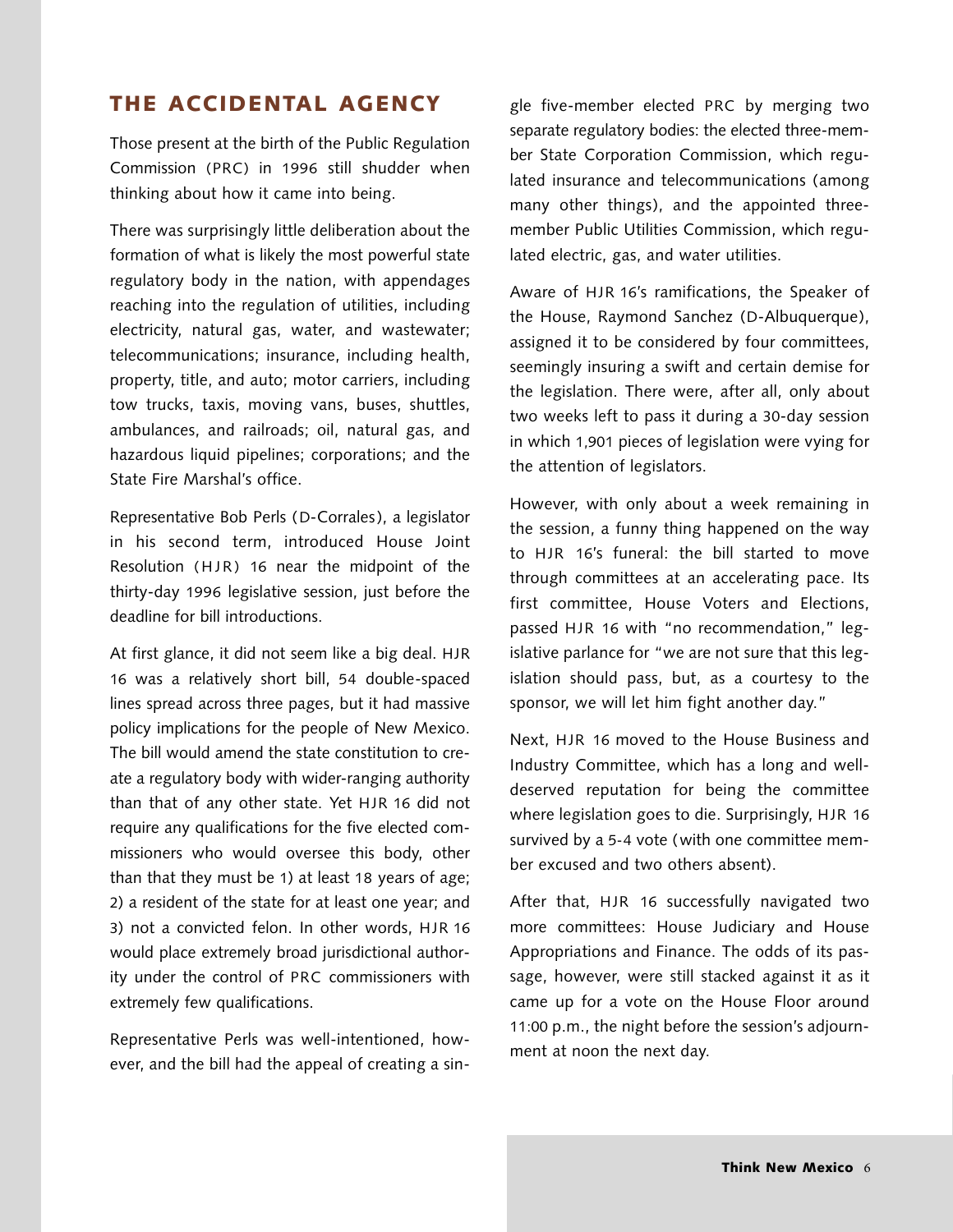

*Representative Bob Perls (D-Corrales).* Photo courtesy Bob Perls.

HJR 16 passed the House with bipartisan support, but also bipartisan opposition, not a promising sign for Senate approval, especially given that there were only about a dozen hours left in the session.

Senator Manny Aragon (D-Albuquerque), the enormously powerful Senate President Pro Tem, assigned HJR 16 to a single Senate committee, Senate Rules, but there was no time for a committee hearing on the last frantic day of the session. HJR 16 finally appeared to be dead.

However, with only about an hour remaining until adjournment of the session, Senator Aragon made a rare parliamentary procedural maneuver. He removed HJR 16 from the Senate Rules Committee – without a hearing– and brought it directly to the Senate Floor as the next order of business. The Senate passed HJR 16 with only a few minutes remaining in the session.

The next morning, Representative Perls told the *Albuquerque Journal*, "It snuck through because nobody expected it to pass." No one could argue with that assessment, as the bill had survived so many near-death experiences – seemingly more by accident than by design.

Legislative passage, however, was not the last obstacle to the creation of the PRC; it still had to be approved by the voters in the November 1996 election. It was placed on the ballot as Constitutional Amendment (CA) 6.

That year was a presidential election year, and the ballot also included U.S. Senate and Congressional races, every legislative seat, various local offices, judgeships from district court to the state supreme court, as well as local and statewide bonds. CA 6 was near the bottom of the ballot, the sixth of seven constitutional amendments.

As a consequence of the packed ballot, the constitutional amendments received very little attention in the run up to the election. There did not appear to be any organized opposition or support for CA 6, such as radio or television advertising campaigns. Key stakeholders including the Public Service Company of New Mexico and U.S. West Communications, the two largest utilities in the state, and Common Cause and the League of Women Voters were officially neutral.

Others expressed reservations, however. A month before the election, Speaker Sanchez told the *Albuquerque Journal*, "It is going to be way too powerful and much too subject to outside influences," while Governor Gary Johnson, who rarely saw eye-to-eye with the Speaker, said in the same article, "My concern would be that we might somehow elect unqualified members." Both concerns proved prescient.

Nevertheless, on November 5, 1996, CA 6 squeaked by the voters 51% to 49% and the PRC was born.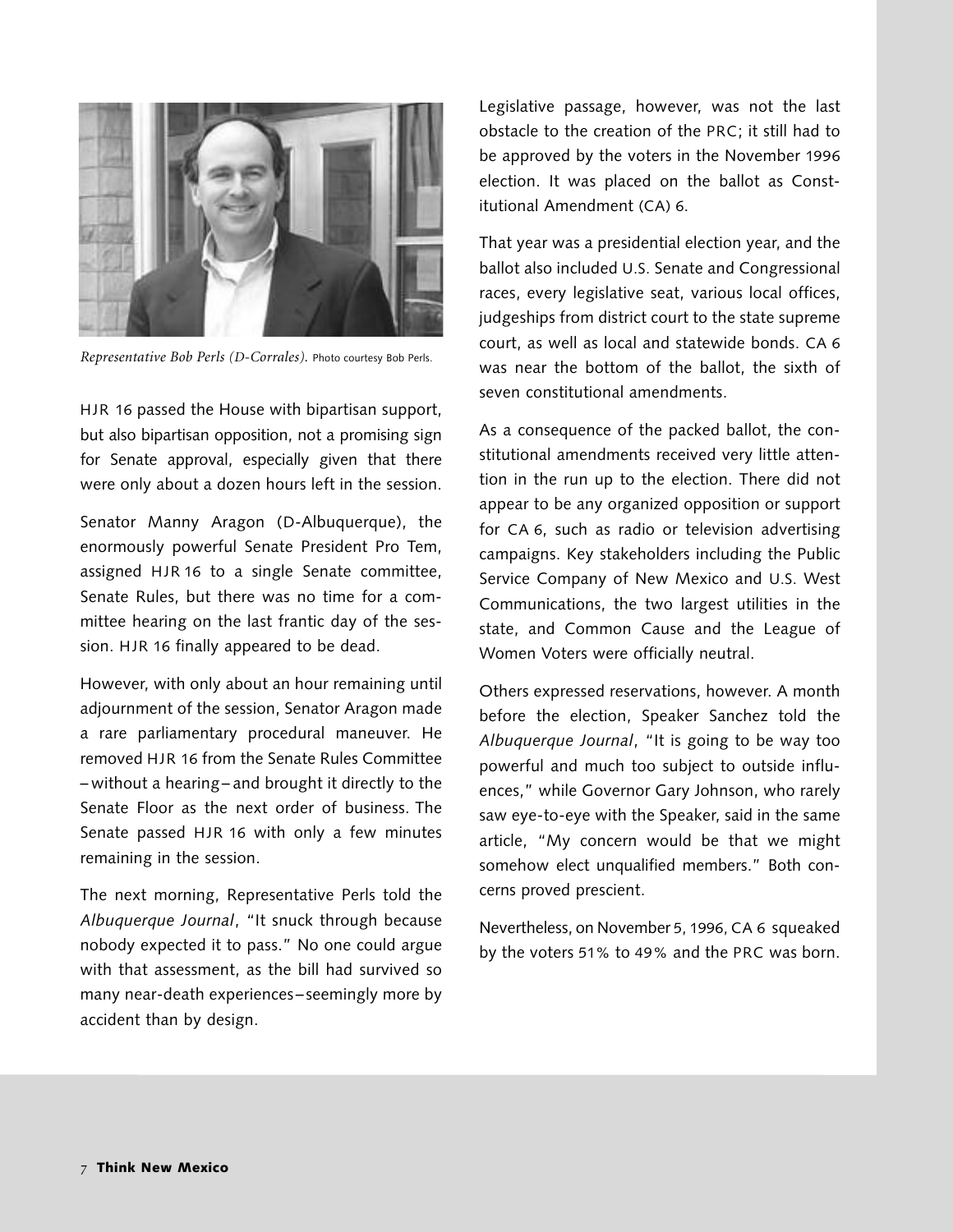## **A BRIEF HISTORY OF REGULATION IN NEW MEXICO**

According to the PRC's first annual report, it is "the largest jurisdictional state agency in the United States." The reason that most voters supported the creation of this massive agency was best captured in a 1998 *Santa Fe New Mexican* editorial: "New Mexicans' vote to establish [ the PRC] amounted to a vote of no confidence in the two regulatory bodies it replaces [ the State Corporation Commission and the Public Utility Commission ]."

## **The State Corporation Commission**

New Mexico's first regulatory agency was the State Corporation Commission ( SCC), which the state's founding fathers placed in the constitution. It was very much an early 20th century entity, growing out of the great public concern about the power of corporations, especially monopolies like railroads.

William Sloan, a prominent Albuquerque lawyer and close observer of the SCC, commented that "corporations in 1910, when our constitutional convention was held, were the subject of the prayerful scrutiny and apprehension now reserved for such things as the atomic bomb." Indeed, when New Mexico's constitution was drafted, robber barons and muckrakers were in their ascendency and Teddy Roosevelt had just concluded two terms as President during which he had crusaded for regulation of corporations with statements like, "The great corporations…are the creatures of the State, and the State not only has the right to control them, but it is duty bound to control them wherever the need of such control is shown."

So, understandably, the SCC was originally created to regulate corporations (hence its name), telephone companies, and railroad companies. States



*In this January 16, 1912 group photo of New Mexico's first elected officials, State Corporation Commissioners George H. Van Stone, Hugh H. Williams, and M. S. Groves stand in the back row (left-right).* Photo courtesy the Center for Southwest Research, University of New Mexico, #000-742-0248.

had begun regulating telephone companies in 1907 to protect consumers and force competing networks to interconnect. New Mexico joined many other states in regulating railroad corporations, whose immense monopoly power frequently brought them into conflict with the states. The constitutional framers made SCC commissioners elected, rather than appointed, likely because they believed that elected commissioners would be more independent and less prone to corruption.

Although the SCC began with a limited mission, as it evolved the commission became something of a repository for a seemingly random assortment of regulatory responsibilities.

For example, an Insurance Bureau was added to the SCC in 1925. Likewise, in 1955 the Legislature established the Office of the State Fire Marshal at the SCC and made the SCC commissioners the Fire Board.

Meanwhile, some of the growth at the SCC was motivated by special interest politics. For instance, although the SCC had been created in part to temper the power of the railroads, the commission took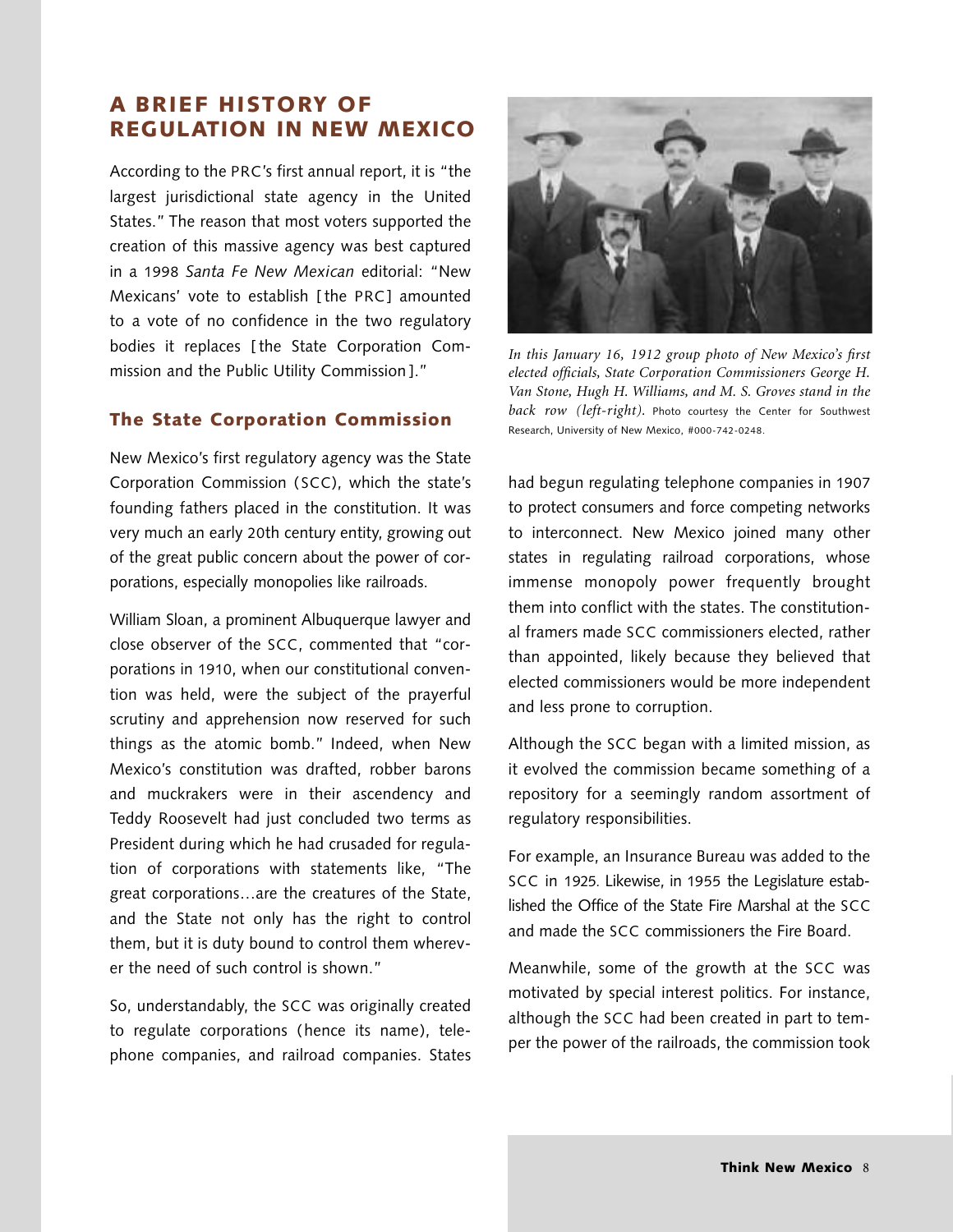on the regulation of motor carriers in 1939 because the railroads were concerned about new competition from trucking companies.

Dissatisfaction with the SCC came early in its history. By 1920, a special commission analyzing state revenues recommended "immediate repeal" of the constitutional provision creating the SCC and distribution of its duties to other agencies. The report stated: "We believe that experience has already proven that the Commission is not an effective instrumentality for public good and that the expense involved in its administration is utterly unjustified considering the results attained."

By the end of its existence, the SCC seemed permanently mired in scandal and controversy. For instance, an SCC commissioner who served for 17 years (14 of them as Chairman) was accused of abusing the perks of his office, urging SCC employees and those with business before the commission to buy jewelry from his wife, and neglecting to recuse himself from matters where he had an apparent conflict of interest. In another instance, two SCC commissioners reached a settlement in a lawsuit accusing them of padding SCC legal bills so that a law firm could recoup political contributions to the same two commissioners.

## **The Public Utility Commission**

When the SCC was created, it lacked specific authority to regulate utilities. In a 1914 report to the Legislature, the SCC had volunteered for the job: "We believe that the interest of the public would be better [served] if the scope of the Commission were enlarged so as to include all electric, gas, water and other public service companies."

This apparently did not excite the Legislature to act. Nevertheless, the SCC oversaw regulation of utilities until 1932 when the New Mexico Supreme Court ruled that they lacked authority to do so.

Rather than give the SCC jurisdiction over utilities, Governor John Miles and the Legislature created a separate regulatory body in 1941: the Public Service Commission, which was later renamed the Public Utility Commission (PUC). (Miles' successor as Governor, John Dempsey, appointed Miles as Chairman of the Public Service Commission in 1943.)

The PUC was assigned responsibility for regulating utilities because they are natural monopolies, meaning that only one company can efficiently provide service (such as with transmission lines for the distribution of electricity). With natural monopolies there is a need for government to intervene in the free market to assure just and reasonable rates as well as efficient and adequate service.

While the PUC did not suffer from nearly as much mission creep and scandal as the SCC, it still



*The Albuquerque Gas and Electric Company building at night in 1930.* Photo courtesy the Albuquerque Museum #PA1982.180.75.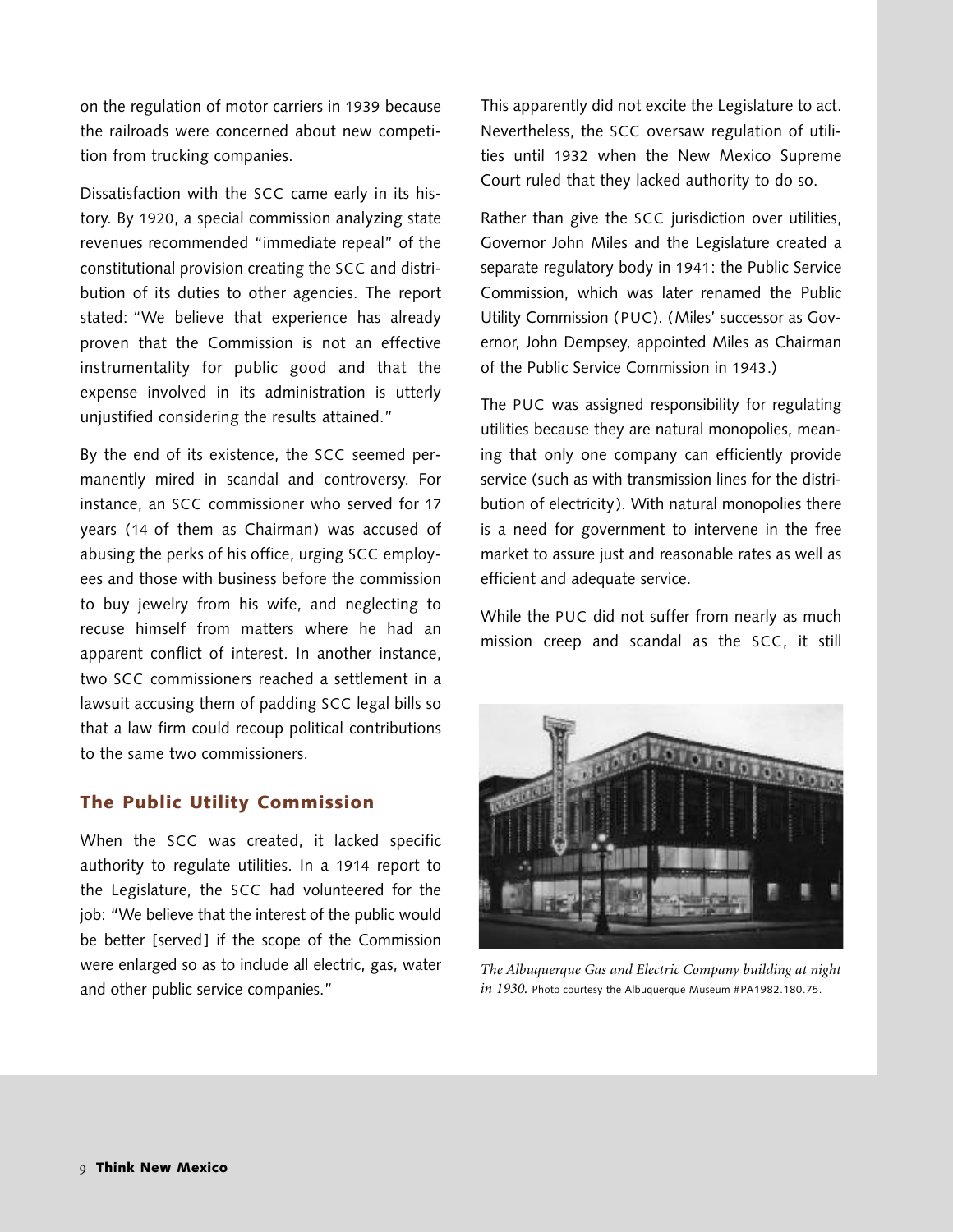managed to receive its share of public criticism. Some of that was to be expected—that the PUC was either too hard or too soft on regulated industries—but the criticisms also went further. For example, the *Santa Fe New Mexican* complained in a 1995 editorial that "Because [ the PUC] is governor-appointed rather than elected, as it is in other states, its membership is subject to the political spoils system rather than merits as judged by voters." There were also allegations, including one from a PUC commissioner, that the agency was vulnerable to people "attempt[ing] to buy influence" with the PUC.

## **The Public Regulation Commission**

Unfortunately, the establishment of the Public Regulation Commision (PRC) did not solve the problems with the SCC and the PUC. In fact, the merger of the SCC and the PUC may have unintentionally made matters even worse. Certainly it failed to resolve the most serious underlying problems: the need to streamline and decentralize some functions to other state agencies and the need to raise the qualifications of the commissioners who were charged with making extremely important and complex decisions.

The merger of the SCC and the PUC also failed to create a more efficient regulatory body. As a January 2000 *Santa Fe New Mexican* editorial noted, a Legislative Finance Committee analysis found that the "PRC entered bureaucratic life with 243 employees, the same size public payroll as that of the two old commissions combined. Sixty are supervisors. Twenty of those have no supervisory responsibilities yet they enjoy executive salaries."

As the timeline on the facing page illustrates, the PRC has continued to suffer from controversy and



*Although utilities have changed significantly since the time this power plant was in operation in Madrid, New Mexico, in the 1930's, the PRC still suffers from many of the problems that plagued the SCC and PUC before it.* Photo courtesy Palace of the Governors Photo Archives (NMHM/DCA), #054262.

lack of public trust throughout its existence. As a 2010 *Albuquerque Journal* editorial put it:"The state Public Regulation Commission has been plagued by ethical problems since its creation in 1996 — and before that when it was the Public Utility Commission and State Corporation Commission."

Calls for reform have mounted throughout the PRC's troubled history and have only grown louder lately as the agency has been accused of failing to protect family budgets, harming economic development, and violating the public's trust. Given the current weak economy, the PRC is urgently in need of being rationalized, restructured, and rethought.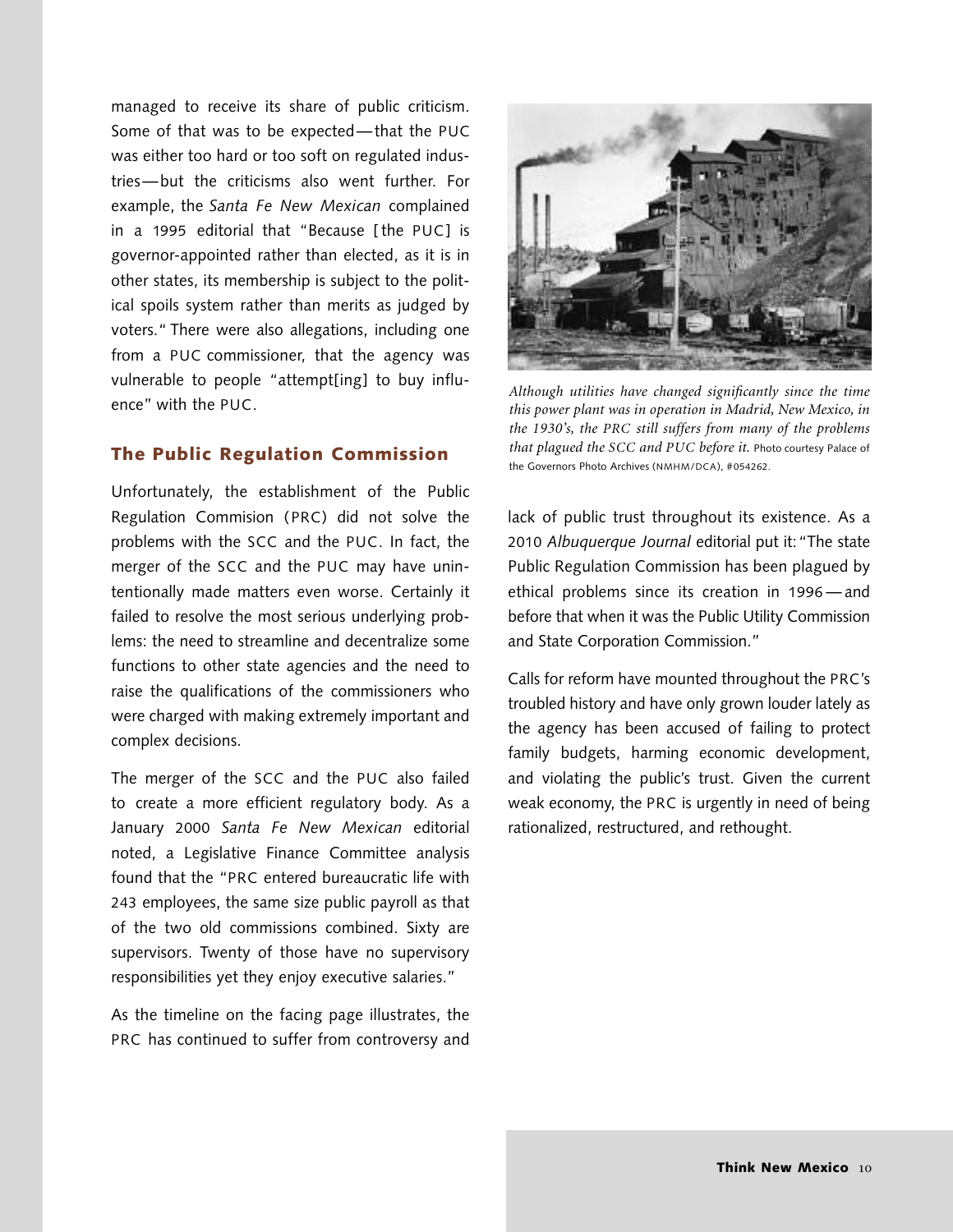# **TIMELINE: REPRESENTATIVE EXAMPLES OF PRC CONTROVERSIES**

## **April 26, 1999**

The *Albuquerque Journal* reports that infighting among the new PRC commissioners has marred their first four months in office.

## **July 12, 2000**

A front page article in the *Albuquerque Journal* reports that Commissioner Tony Schaefer has sometimes stayed overnight at the Santa Fe home of a utility company lawyer with large rate cases before the PRC.

## **July 31, 2002**

A front page article in the *Santa Fe New Mexican* reports that "E. Shirley Baca, a candidate for election to the [PRC], has written to every registered lobbyist in the state – including those who represented industries regulated by the commission – asking them for cash contributions to her political-action committee."

## **January 29, 2004**

The PRC elects Commissioner Herb Hughes as its fourth chairman in a month. Commissioner David King states,"I've been persuaded by legislators that we need to stabilize the situation."

## **November 29, 2005**

An independent investigation, undertaken at the behest of Commissioner Lynda Lovejoy, finds that Commissioner Baca violated state law and abused her position when she had an Insurance Division staff member assist her in filing a personal insurance claim following a fire at her home.

## **November 28, 2007**

A New Mexico jury awards \$841,842 to a former PRC employee who sued Commissioner David King for sexual harassment.

## **April 8, 2009**

A grand jury indicts Commissioner Jerome Block Jr. on eight felony counts, and his father, former PRC and SCC commissioner Jerome Block Sr., on four felony counts. The Blocks allegedly violated the election code by misusing taxpayer-supported public campaign funds in 2008 (the case is still pending). Prior to the indictments, the Secretary of State's Office had ordered Block Jr. to return \$10,000 in public campaign funds and fined him \$21,700 for lying on a campaign finance report.

## **July 23, 2009**

PRC Commissioner Carol Sloan is charged with aggravated assault, aggravated burglary and criminal damage to property. Sloan is later convicted on two felony counts and removed from her position by the New Mexico Supreme Court after refusing to leave office.

## **May 8, 2010**

Under pressure from open government groups, the PRC releases heavily redacted results of an ethics survey of PRC employees. Among other findings, 85% of employees who responded had seen unethical behavior at the agency in the past year and 80% said that there is a different ethical standard for commissioners than for employees of the agency.

## **August 10, 2011**

Four of the five PRC commissioners vote to remove Jerome Block Jr. from his position as Vice Chairman following allegations that Block Jr. had fraudulently used his state gas card as well as the gas cards of other PRC employees, driven a state vehicle for nearly a year after his license had been suspended, and was a suspect in a stolen vehicle investigation.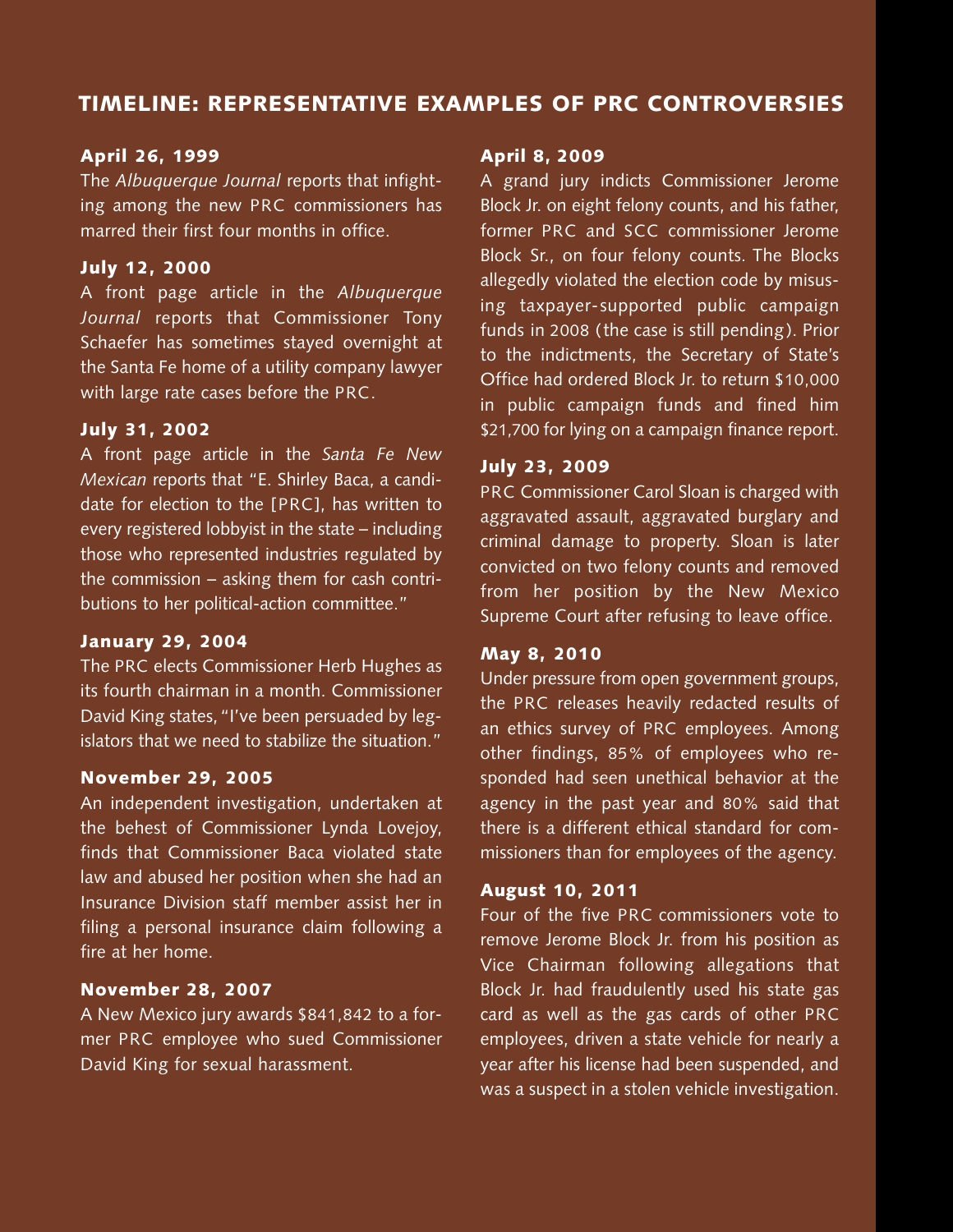## **THE PRC'S PRIMARY PROBLEMS**

#### **Too Much Jurisdiction**

The challenges the Public Regulation Commission has faced in its 12 years of existence are due in large part to the fact that the PRC holds power over more different sectors of the economy than any other regulatory agency in the nation.

While every state has an agency responsible for regulating utilities, none has assigned that agency as lengthy, varied, or complex a list of responsibilities as New Mexico's PRC, whose duties include:

- Regulating the rates, service, and financial **·** management of New Mexico's electric, natural gas, and water utilities, including setting the prices utilities charge families and businesses, authorizing the construction of new power plants, approving mergers and consolidations of utility companies, adopting and enforcing safety rules, overseeing the renewable energy portfolio standard and energy efficiency programs, and handling consumer complaints;
- Regulating telecommunications in New Mexico, **·** including granting operating authority to landline telephone companies, setting their rates, enforcing telecommunications rules, and handling consumer complaints;
- Appointing the Superintendent of Insurance, **·** who oversees the Insurance Division, which licenses insurance companies, insurance agents, and bail bondsmen, and authorizes the rates and policies of annuities and health, life, property, auto, and title insurance; hearing appeals from the Superintendent's insurance rate decisions; and certifying that ski areas are properly insured and that ski lifts are annually inspected;
- Registering New Mexico's for-profit and not-**·** for-profit corporations and LLCs;
- Developing and enforcing rules for any under-**·** ground excavation that may affect buried electric, telephone, or cable lines, or water or sewage pipes;
- Regulating pipelines carrying oil, natural gas and **·** hazardous liquids, including setting inspection fees, enforcing safety regulations, and conducting field inspections;
- Granting operating authority to buses, shuttles, **·** taxis, limousine companies, moving companies, ambulances, and wreckers performing "nonconsensual" vehicle tows within New Mexico, developing and enforcing safety regulations for these vehicles, and regulating their rates;
- Registering the approximately 1,750 commer-**·** cial trucks that are based in New Mexico and transport goods or supplies across the country;
- Regulating and inspecting the safety of railroad **·** crossings; and
- Appointing the State Fire Marshal, overseeing the **·**State Fire Academy, and developing and enforcing fire safety regulations.

During a typical meeting in May 2010, the PRC considered Blue Cross Blue Shield's request for a health insurance rate increase, acted on requests for operating authority by two ambulance companies, a taxi company, and a limousine service, discussed "the application of Southwestern Electric Cooperative, Inc. for approval of continued use of its fuel and purchased power cost adjustment clause and for a variance from the provision of NMPRC Rule 550," and heard a complaint against Qwest by a competing telecommunications company.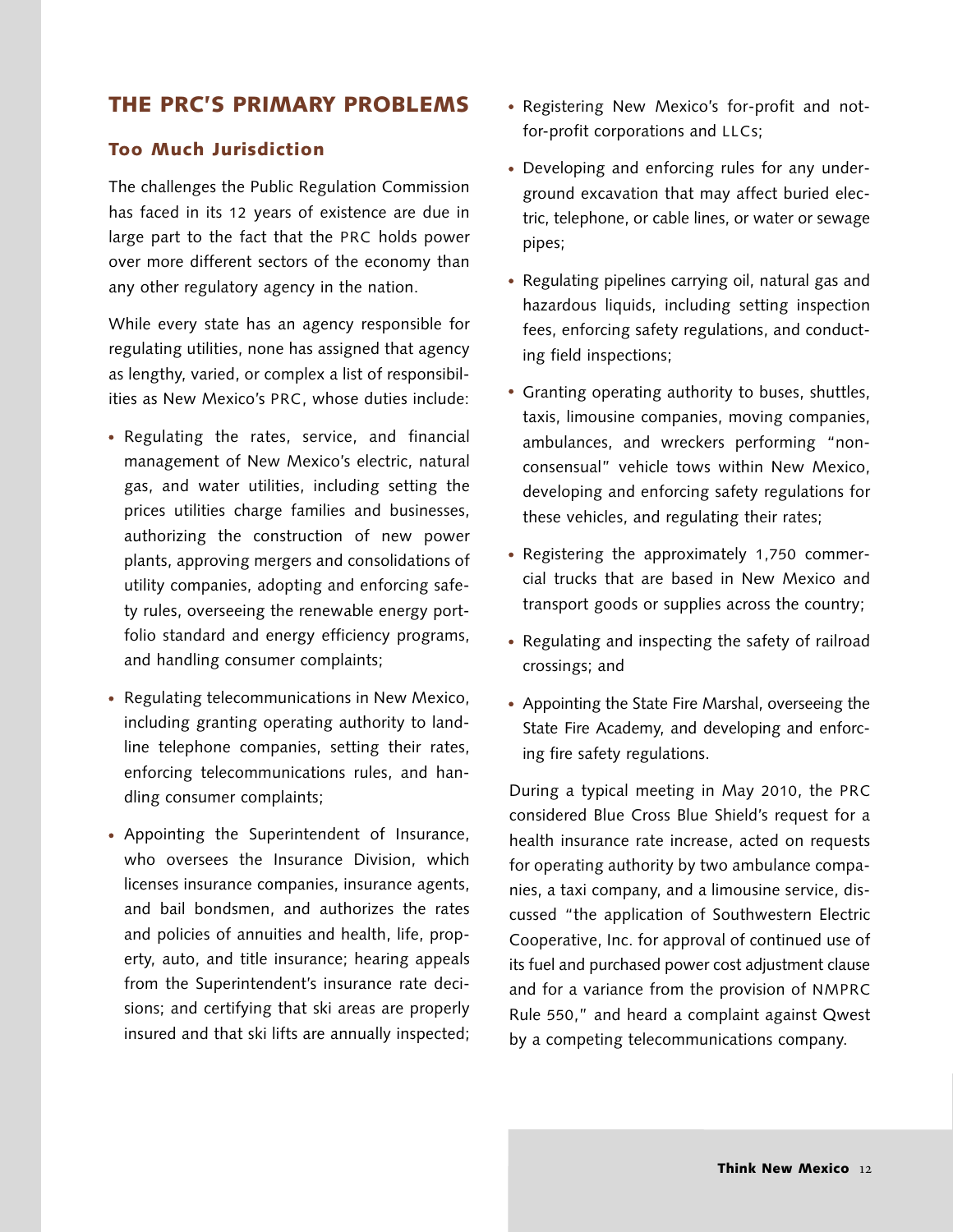#### **Too Few Qualifications**

The PRC's exceedingly broad jurisdiction has been compounded by the fact that most of the 16 commissioners who have served since the agency's creation have been underqualified for the job.

In March 2011, the Institute of Public Utilities Regulatory Research and Education released a report on the demographics of public utility commissioners across the United States. Nationwide, only 11% of commissioners have less than a college degree, while in New Mexico, a full 44% of PRC commissioners had not completed college when they were elected.

Similarly, 66% of commissioners nationwide have earned an advanced degree, such as a law degree, a Master's, or a PhD, while in New Mexico, only 38% of commissioners have held an advanced degree.

Given the complexity of the decisions PRC commissioners must make on a daily basis, they are at a serious disadvantage when they come into the job with little to no expertise or experience in relevant fields like law, economics, accounting, or engineering.

This knowledge deficit is especially troubling because commissioners are required to make their decisions by evaluating the evidence and applying the law, more like judges than policymakers.

Many of the PRC's decisions have been overturned by the courts, often because the commissioners simply did not understand the law. For example, in August 2011 the New Mexico Supreme Court struck down an energy efficiency surcharge that the PRC had approved for PNM

# **Percentage of Utility Commissioners with Less Than a Bachelor's Degree** NEW MEXICO **44%**

*Source: National data from "Commissioner Demographics 2011," Institute of Public Utilities Regulatory Research & Education. New Mexico data compiled by Think New Mexico.*

*<u>v*.s.</u>

**11%**

because the PRC had not followed the legally required ratemaking principles. Two months earlier, the Supreme Court had struck down a PRC decision establishing new regulations for the Qwest telecommunications company. The court found that the PRC had violated the legal requirement of providing due process to all parties. (The lone attorney serving on the PRC had dissented from the commission's decisions in both cases due to his concerns about these legal issues.)

The litigation caused by these appeals of PRC decisions is costly to taxpayers, who must pay to defend them in court, and the fact that the PRC regularly loses in court undermines public confidence in the agency.

Ultimately, New Mexicans are ill-served when the agency responsible for the utility regulation that profoundly affects their lives is at once overwhelmed and underqualified.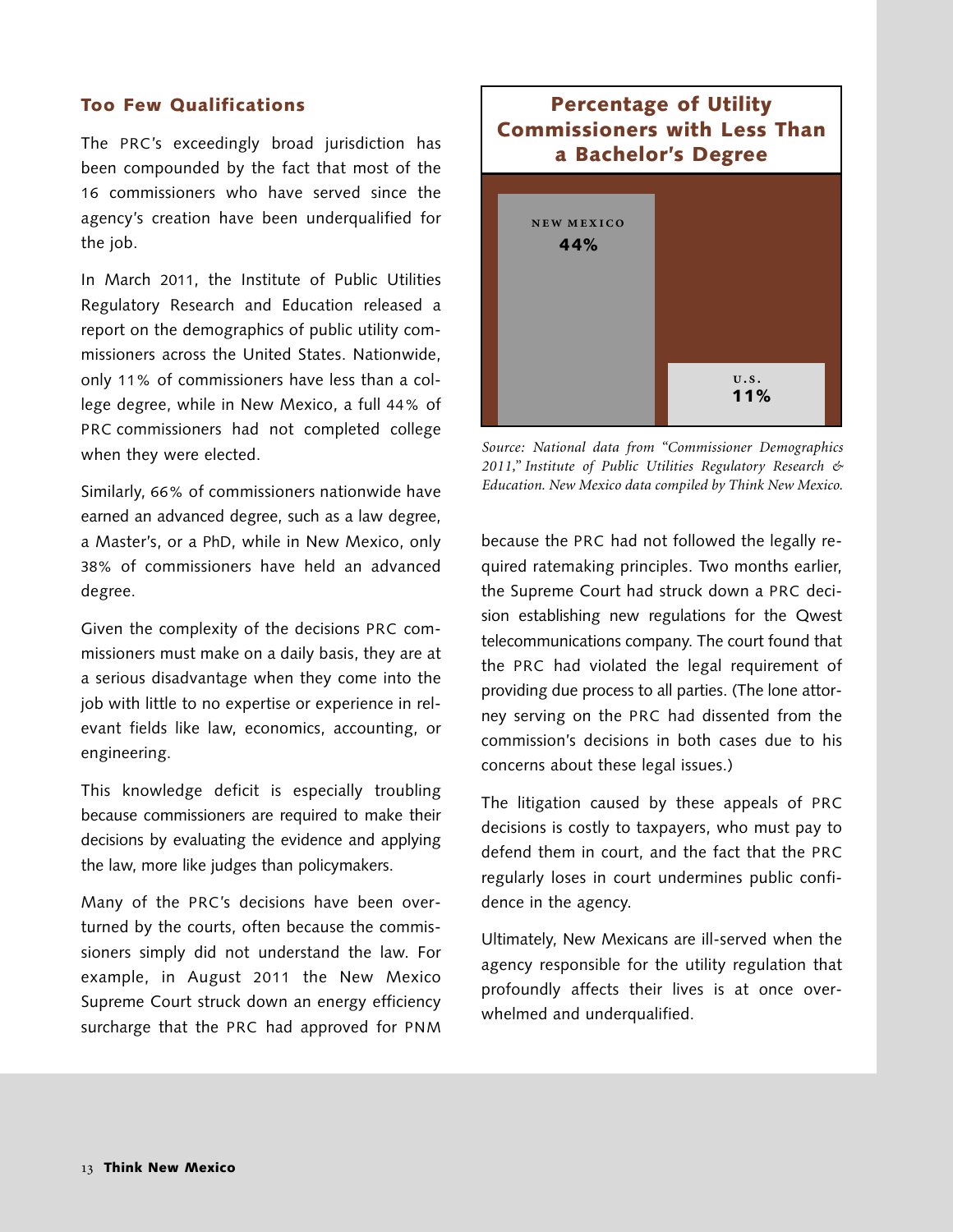## **RETHINKING THE PRC**

## **Part I: Streamline and Decentralize the PRC's Jurisdiction**

The PRC's unwieldy jurisdiction is more a result of ad hoc decisions than rational consideration about how best to structure New Mexico's regulatory system.

We recommend refocusing the PRC on its core mission of regulating utilities. This change would allow the PRC to have a much more sensible and manageable agenda, consisting of:

- Regulating the rates, service, and financial **·** management of New Mexico's electric, natural gas, water, and telecommunications utilities;
- **•** Regulating the cables and pipelines that deliver these services to New Mexico customers; and
- Regulating excavations that may affect these **·** utilities.

This streamlined focus would enable the commissioners to develop real expertise about the industries they regulate, something that is simply not possible for them to do in all of the areas they are responsible for today.

Moreover, this refocusing of the PRC would allow it to complete essential tasks like setting utility rates far more quickly and efficiently than it can today. The many months it takes for the PRC to approve rates or changes in service means that those rates often fail to be responsive to rapidly changing economic conditions.

In order to streamline the PRC, we need to fundamentally rethink where its less central duties belong.



*Lowering 561 feet of pipeline in the San Juan Project of El Paso Natural Gas Company in northwestern New Mexico in 1950.* Photo courtesy Palace of the Governors Photo Archives (NMHM/DCA), #059054.

#### **1) (Re)Create a Department of Insurance**

New Mexico's first Superintendent of Insurance was appointed by the Territorial Governor in 1905. During New Mexico's first decade as a state, the Superintendent of Insurance and State Corporation Commission ( SCC) battled for jurisdiction over the growing and increasingly important insurance industry, and in 1925, the Legislature rewrote New Mexico's insurance laws and created the Department of Insurance within the SCC, with the Superintendent appointed by the commission.

Nearly a century later, the Insurance Division of the PRC remains somewhat independent of the rest of the agency. For example, appeals of all of the Superintendent's regulatory decisions except for those involving insurance rates go directly to the courts, not to the PRC commissioners.

The one advantage of having the Superintendent of Insurance selected by the PRC is that the com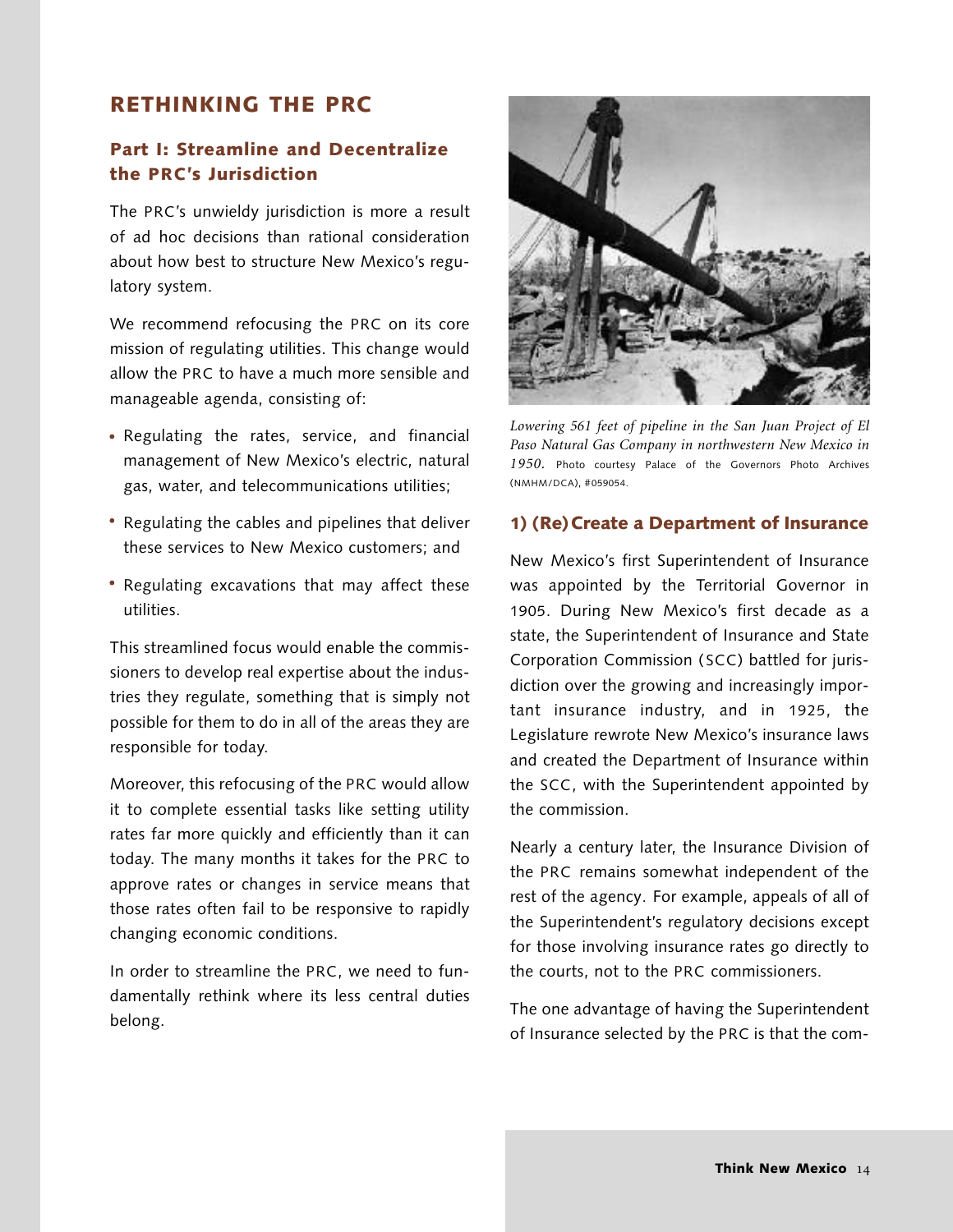missioners are legally prohibited from accepting campaign contributions —or anything of value from the industries they regulate, including insurance. By contrast, candidates for governor can and do accept campaign contributions from the insurance industry. Thus, having the PRC appoint the Superintendent helps avoid the appearance or actuality of corruption.

Unfortunately, the track record of the Insurance Division under the PRC demonstrates that the costs outweigh this benefit. Every Superintendent of Insurance that has served under the PRC has either been fired or forced out of the position.

In 2001, about two years after the PRC began operations, the commissioners voted 3-2 to fire the PRC's first Superintendent, Don Letherer, who then sued the agency claiming that he had been fired for speaking out about misuse of funds by the PRC. (The PRC paid Letherer \$150,000 to



with permission.

settle the lawsuit.) Then, in an action that critics argued violated the Open Meetings Act, the PRC voted 3-2 to appoint Eric Serna, a former 14-year chairman of the SCC, as Superintendent. The PRC's chairman, Bill Pope, resigned from the PRC in protest. Five years later, Superintendent Serna was forced to resign amid allegations of misconduct including pressuring insurance industry lobbyists for contributions to a foundation on whose board he served and using his influence to help his daughter resolve an auto insurance claim.

Then, in the four months between May and August of 2010, the Insurance Division suffered through a revolving door of five Superintendents. Mo Chavez resigned in the wake of a controversy over a rate increase he had approved. Tom Rushton was appointed Interim Superintendent but served for less than two weeks, resigning after the PRC pressured him to reverse the department's decision on the rate increase. Craig Dunbar, a 35-year veteran of the title insurance industry who was then working as PRC Commissioner David King's assistant, served as Superintendent for less than a month, when he had to step down after it was discovered that he failed to meet the residency requirements of the position. Johnny Montoya, the PRC's Chief of Staff, stepped into the role for about two months, after which the PRC appointed John Franchini to the post.

New Mexico is one of only 15 states that places insurance regulation within a larger department. By contrast, 35 states have a stand-alone Department of Insurance.

Placing insurance regulation in its own department with a Superintendent appointed by the Adapted from a cartoon by John Trever, copyright April 12, 2006. Reprinted<br>- Governor makes it easier to attract quality candi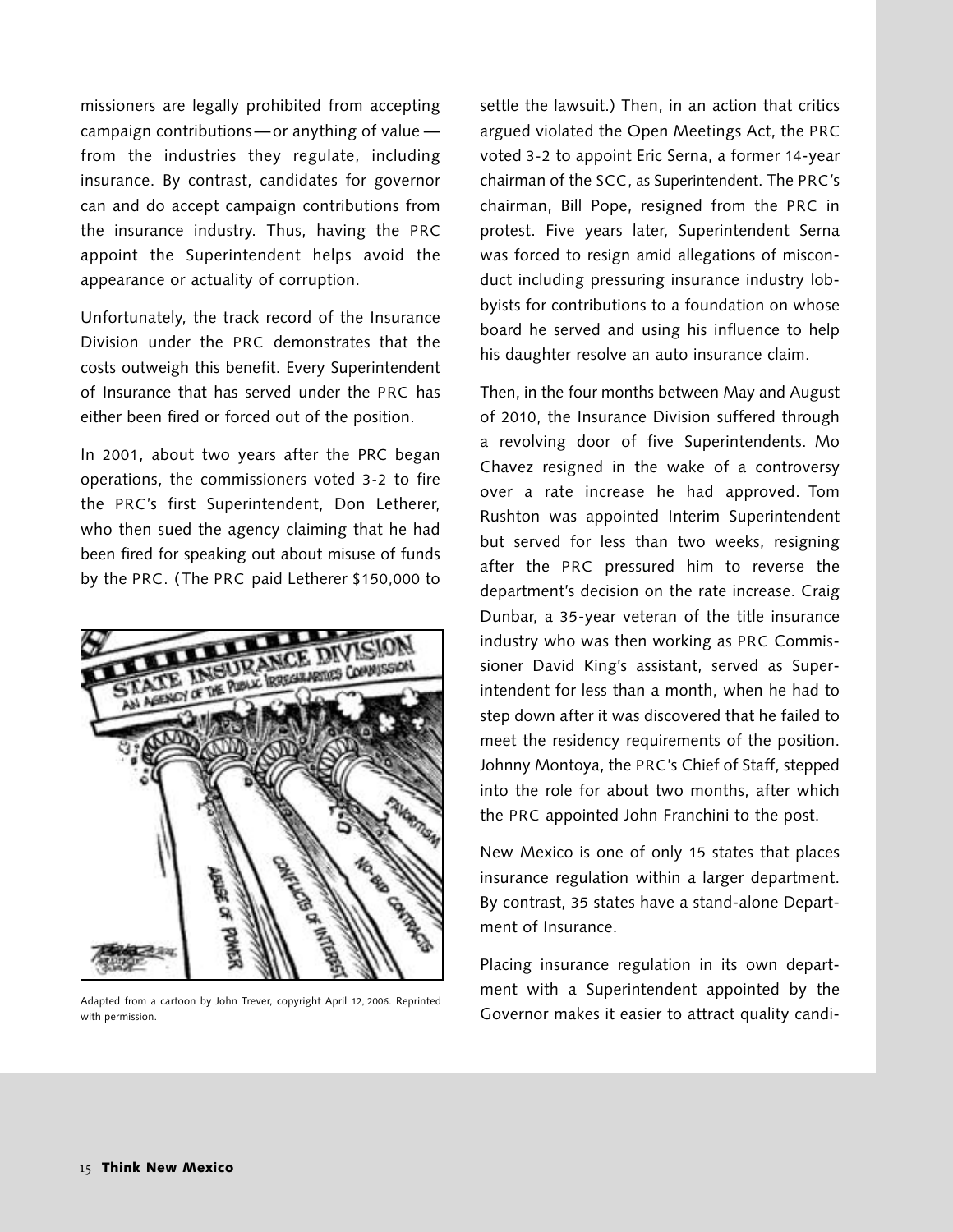dates to the position, because the Superintendent reports to a single boss (the Governor), rather than five separate bosses with five often conflicting agendas. As Don Letherer stated shortly before he was fired: "Insurance matters are too complicated and sensitive to be subjected to the inconsistencies of political pressure when you've got five elected officials trying to run the department."

In addition, having a cabinet-level Superintendent of Insurance improves accountability for the public. Today, if a problem arises with the Superintendent, it is difficult to hold anyone accountable –especially if two of the five commissioners voted against hiring the Superintendent. By contrast, if the Governor is solely responsible for hiring and firing the Superintendent of Insurance, then there is a clear line of accountability and the buck stops at the Governor's desk.

Moreover, having the Superintendent of Insurance appointed by the Governor and confirmed by the state Senate gives the Legislature a voice in the selection process, which it lacks today.

In order to address any concerns that a Governor– appointed Superintendent might be overly political, the Superintendent of Insurance could serve a staggered term that does not align with the Governor's tenure. The qualifications of the Superintendent's position should also be enhanced from the current requirement of three years residency in New Mexico.

We recommend that New Mexico join the majority of states by elevating the PRC's Division of Insurance to a cabinet-level Department of Insurance, headed by an appropriately qualified Superintendent who is appointed by the Governor and confirmed by the Senate.

# **Regulation of Insurance**

| DEPARTMENT OF<br><b>INSURANCE</b> | WITHIN ANOTHER<br>DEPARTMENT |
|-----------------------------------|------------------------------|
| Alabama                           | Alaska                       |
| Arizona                           | Florida                      |
| Arkansas                          | Hawaii                       |
| California                        | Kentucky                     |
| Colorado                          | Maine                        |
| Connecticut                       | Massachusetts                |
| <b>Delaware</b>                   | Michigan                     |
| Georgia                           | Minnesota                    |
| Idaho                             | <b>Nevada</b>                |
| <b>Illinois</b>                   | <b>New Mexico</b>            |
| Indiana                           | <b>New York</b>              |
| <b>Iowa</b>                       | Oregon                       |
| <b>Kansas</b>                     | <b>Rhode Island</b>          |
| Louisiana                         | <b>South Dakota</b>          |
| Maryland                          | Virginia                     |
| Mississippi                       |                              |
| <b>Missouri</b>                   |                              |
| Montana                           |                              |
| Nebraska                          |                              |
| <b>New Hampshire</b>              |                              |
| New Jersey                        |                              |
| North Carolina                    |                              |
| <b>North Dakota</b>               |                              |
| Ohio                              |                              |
| Oklahoma                          |                              |
| Pennsylvania                      |                              |
| <b>South Carolina</b>             |                              |
| Tennessee                         |                              |
| <b>Texas</b>                      |                              |
| <b>Utah</b>                       |                              |
| Vermont                           |                              |
| Washington                        |                              |
| <b>West Virginia</b>              |                              |
| Wisconsin                         |                              |
| Wyoming                           |                              |
| TOTAL: 35                         | TOTAL: 15                    |

*Source: State statutes, compiled by Think New Mexico.*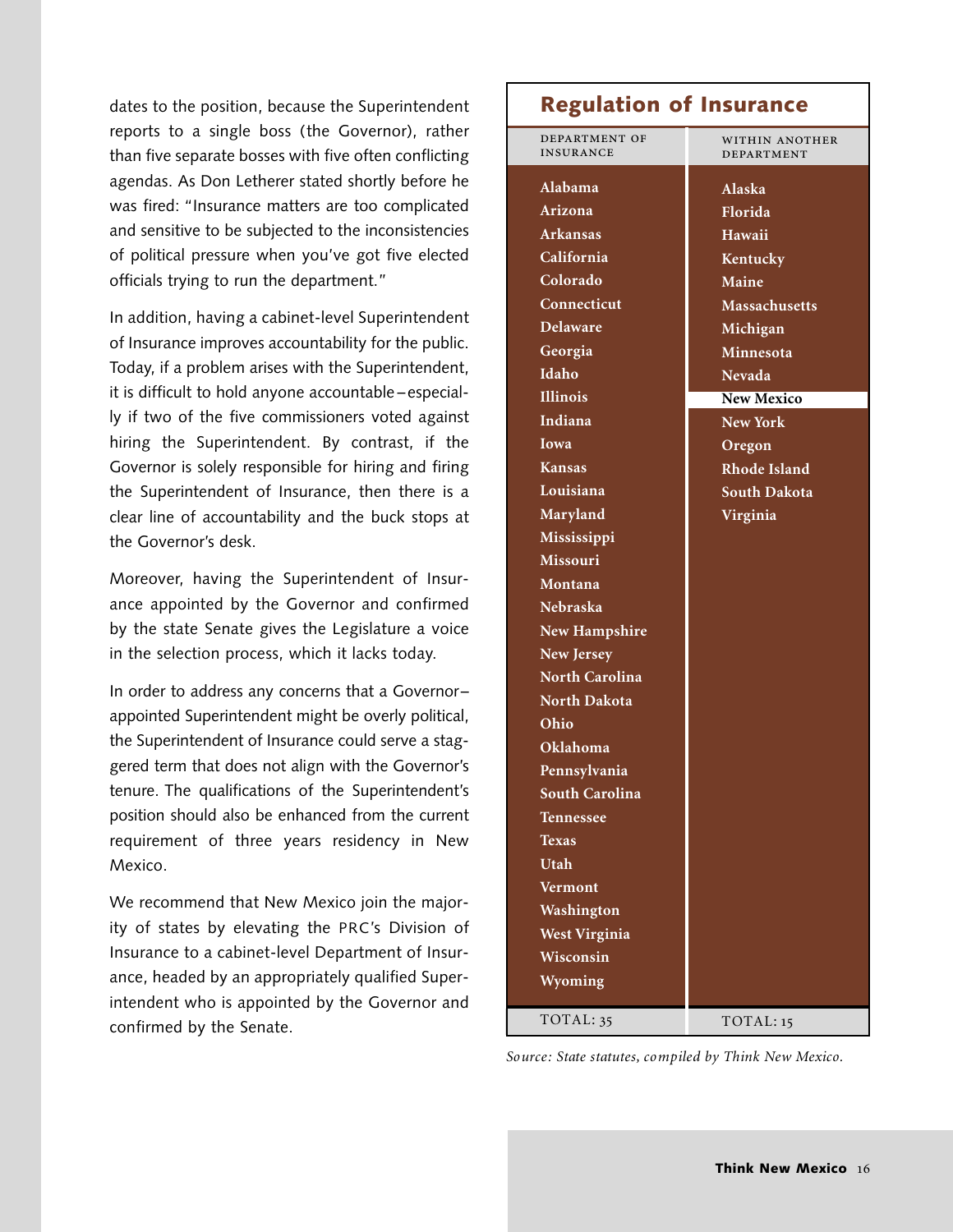## **2) Transfer the State Fire Marshal to the Department of Homeland Security**

The weak reasoning by which the State Fire Marshal's Office ended up under the PRC's jurisdiction is that it was originally created as a branch of the Insurance Division because fire prevention reduced property insurance premiums. As a result, the Fire Marshal's Office was funded by taxes on insurance premiums.

A much better fit for the Fire Marshal's Office and Fire Academy would be within an agency dedicated to emergency prevention and response, like the Department of Homeland Security and Emergency Management.

This department was created in 2007, when the Governor's Office of Homeland Security merged with the Office of Emergency Management. The agency now serves as New Mexico's lead agency in preventing and responding to disasters.

We recommend transferring the Fire Marshal's Office and Fire Academy out of the PRC and making it a part of the Department of Homeland Security and Emergency Management.

## **3) Consolidate Corporate Reporting in the Office of the Secretary of State**

Before the State Corporation Commission ( SCC ) was created at statehood, the Secretary of the Territory (now the Secretary of State) was responsible for chartering new corporations, both for-profit and not-for-profit, and monitoring existing ones. In fact, as the SCC noted in its inaugural annual report, for the first few months of its existence it operated out of the Secretary of State's office "on account of the corporation files being principally in the office of the Secretary of State."



*Firefighers being trained at the State Firefighers Training Academy in Socorro, NM.* Photo courtesy the Public Regulation Commission.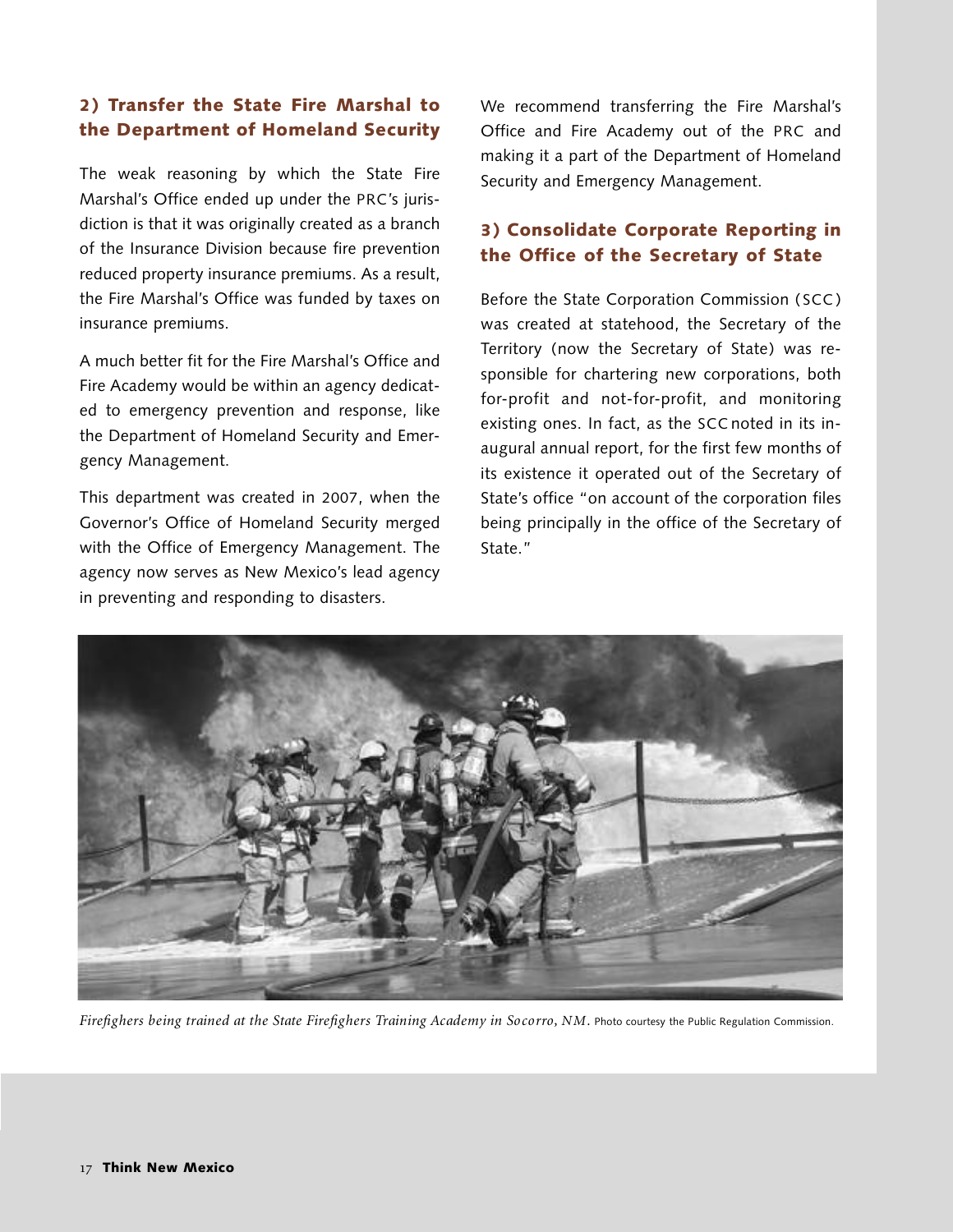As the registering and reporting of corporations has become increasingly routine over the past century, this role has become increasingly simple and straightforward. Today, the PRC does not even have a main division in charge of corporations; rather, the 16 employees who handle corporate registration and reporting are classified as part of the Administrative Services division of the PRC, since their work consists primarily of providing and accepting forms, answering basic inquiries, and collecting fees.

Interestingly, most states handle corporate registration the way New Mexico did prior to statehood: they place the Secretary of State in charge of collecting and filing corporate reports. Thirtyfive states assign responsibility for these duties to their Secretaries of State, while only four (including New Mexico) assign it to the same agency that regulates utilities.

In fact, it is so common for the Secretary of State to be responsible for corporate reporting that in order to assist the many businesses that expect to report to it, the website of the New Mexico Secretary of State includes a page titled "Corporations," which directs visitors to the PRC.

New Mexico's Secretary of State already handles many business duties, including registering Limited Liability Partnerships; registering state trademarks and service marks; serving as the legal agent for some corporations; and filing Uniform Commercial Code documents. Thus, moving corporate registration and reporting to the Secretary of State will reduce the regulatory burden on businesses by creating "one-stop shopping" for all of their reporting and filing needs.

We recommend transferring corporate registration and reporting out of the PRC and to the Secretary of State.

# **Registration of Corporations**

SECRETARY OF STATE

| Alabama              | <b>New Hampshire</b>  |
|----------------------|-----------------------|
| Arkansas             | <b>New York</b>       |
| Connecticut          | <b>North Carolina</b> |
| Georgia              | North Dakota          |
| Idaho                | Ohio                  |
| <b>Illinois</b>      | Oklahoma              |
| Indiana              | Oregon                |
| Kansas               | Pennsylvania          |
| Kentucky             | Rhode Island          |
| Louisiana            | South Carolina        |
| Maine                | <b>South Dakota</b>   |
| <b>Massachusetts</b> | <b>Tennessee</b>      |
| Minnesota            | Texas                 |
| Mississippi          | Vermont               |
| <b>Missouri</b>      | Washington            |
| Montana              | <b>West Virginia</b>  |
| <b>Nebraska</b>      | Wyoming               |
| Nevada               |                       |

#### ANOTHER AGENCY

**Alaska California Delaware Florida Hawaii Iowa**

**Maryland Michigan New Jersey Utah Wisconsin**

#### STATE UTILITY COMMISSION

**Arizona Colorado New Mexico Virginia**

*Source: State statutes, compiled by Think New Mexico.*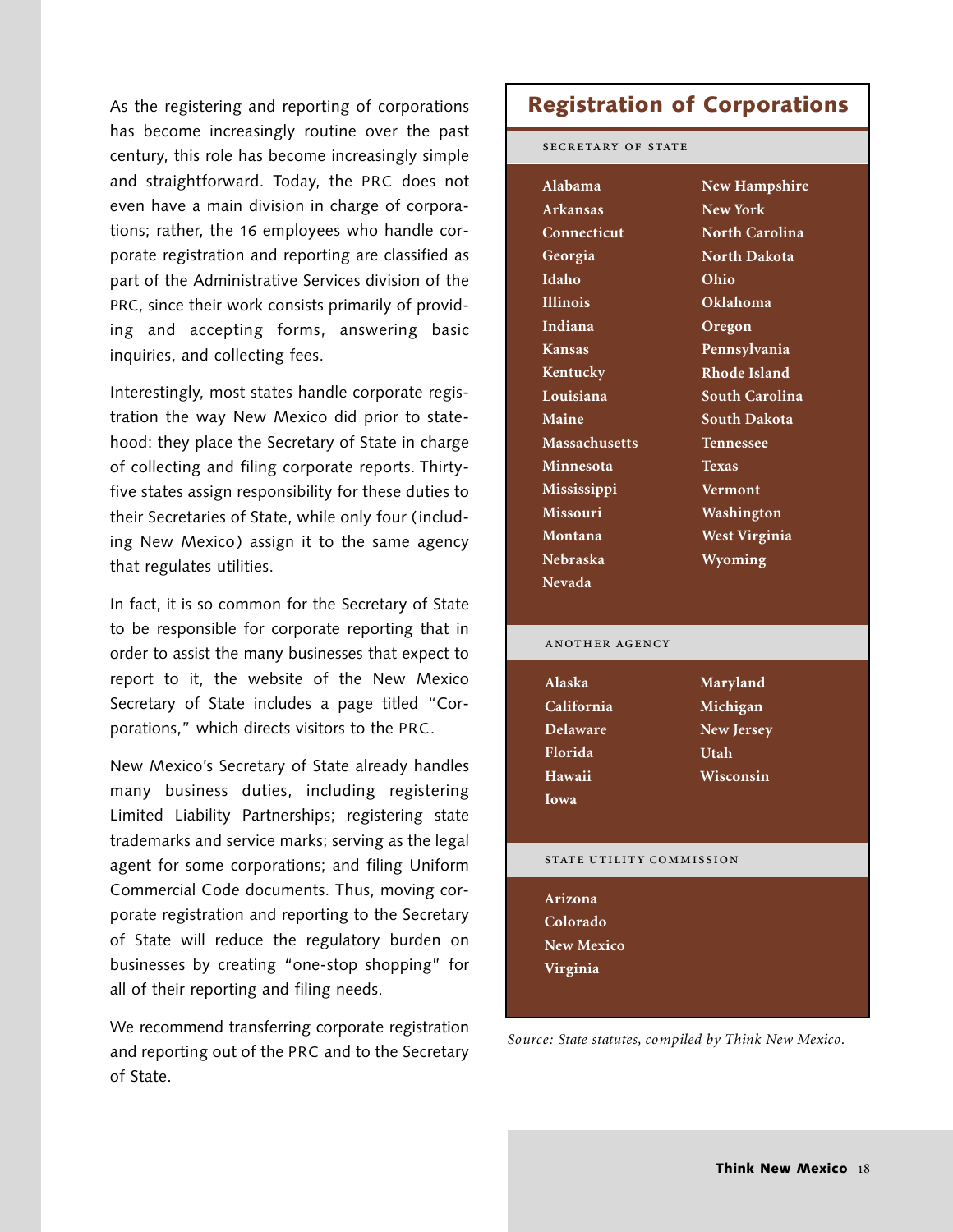## **4 ) Eliminate Duplicative Regulation of Railroads by the PRC and DOT**

When the SCC first began regulating them, railroads were some of the nation's largest corporations, and they provided the only way to quickly transport people and products across the country. Due to the immense power the rail industry wielded over the economy, railroad rates, routes, and service were carefully regulated by both state and federal governments.

Over time, the Federal Railroad Administration took over almost all regulation of railroads and state governments played a smaller and smaller role. Today, the PRC's regulation of railroads is limited to ensuring the safety of rail crossings in New Mexico.

Unfortunately, the PRC's lingering jurisdiction over railroads overlaps with that of the state Department of Transportation (DOT), because the PRC is responsible for ensuring the safety of train tracks where they intersect with roads, while the DOT is responsible for ensuring the safety of roads where they intersect with train tracks.

Not surprisingly, this situation has created conflicts, such as occurred in 2008 when the PRC and DOT crossed swords over which agency had the authority to determine how high the tunnels for the Rail Runner Express needed to be under I-25. In that case, each agency believed that a different height standard applied, and each agency argued that it had the jurisdiction to decide. The jurisdictional question was never fully resolved, as the PRC ultimately approved a variance allowing the tunnels to be built at the height the DOT had proposed.



*<sup>A</sup> passenger train of the Santa Fe Railroad at the Albuquerque station in the 1930s.* Photo courtesy the Center for Southwest Research, University of New Mexico, #000-119-0630.

Having the PRC duplicate safety work being done by the DOT— and occasionally wrestle with that agency over which one of them has jurisdiction is not an efficient use of state taxpayer dollars. Since New Mexico's DOT is the primary agency responsible for regulating transit, including rail, it is a natural fit for that agency to regulate the safety of both roads and train tracks where they cross.

We recommend allowing the New Mexico Department of Transportation to handle the railroad safety regulation currently being duplicated by the PRC.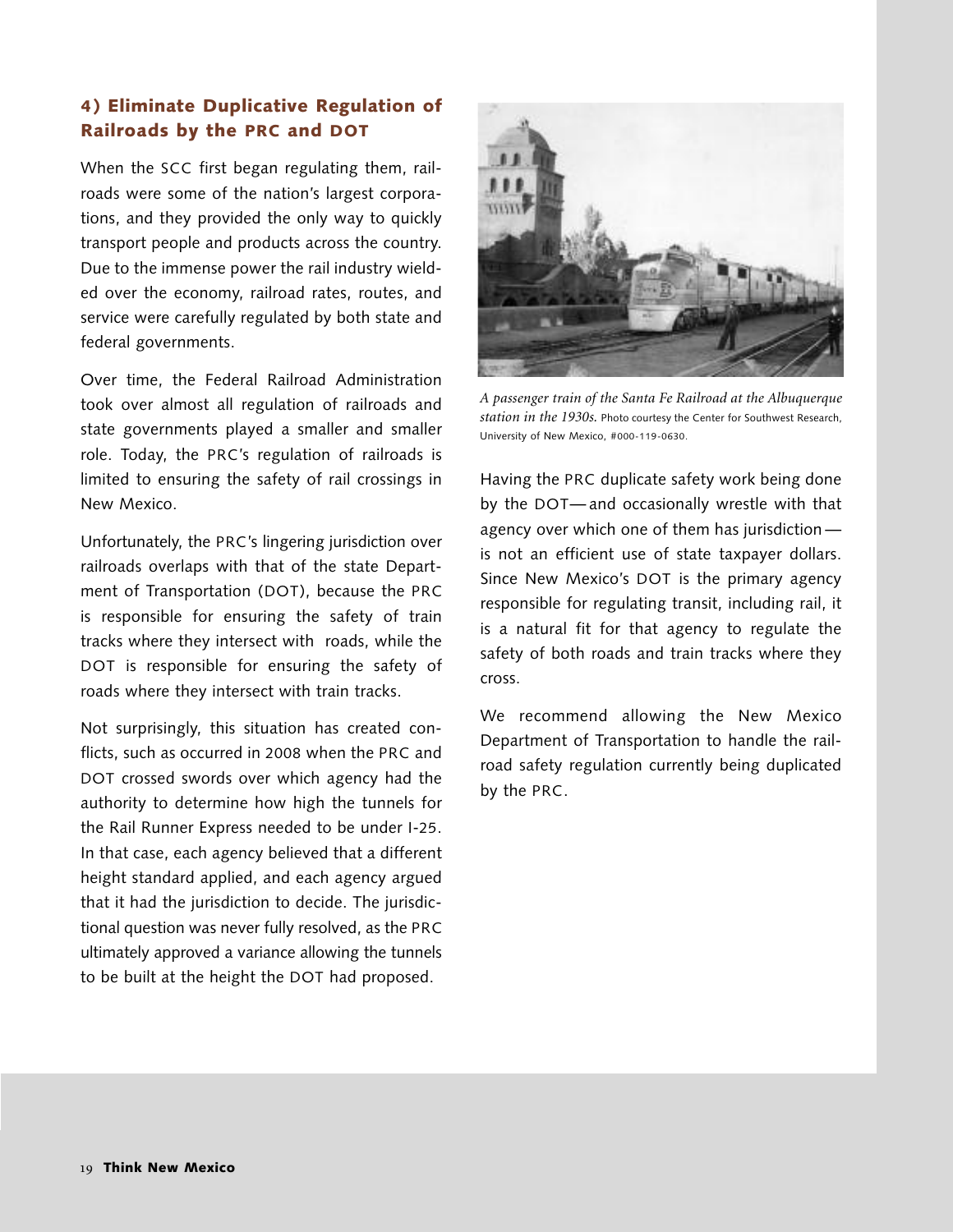## **5 ) Move Ambulance Regulation to the Department of Health**

Like railroads, ambulances are another example in which the PRC's jurisdiction overlaps with that of another state agency — in this case, the New Mexico Department of Health (DOH).

Although the PRC is responsible for granting operating authority and setting rates and standards for ambulances, all other regulation of emergency medical services is handled by the DOH. For instance, the Emergency Medical Services bureau of the DOH certifies emergency medical personnel and other first responders (i.e., the people who staff ambulances) and writes the guidelines for caring for patients while they are being transported to the hospital, among other things.

Perhaps most absurdly, the DOH is responsible for licensing and regulating air ambulances, meaning that if you are being transported to the hospital via an air ambulance, the DOH sets the rules for

your transport, whereas if you are being driven there in a ground ambulance, the PRC does.

Given its expertise in this area, it is not surprising that the DOH is also required by law to provide technical assistance to the PRC regarding the development and implementation of regulations for ambulance services.

Rather than having the PRC oversee this one isolated area of emergency medical response (and requiring them to seek the assistance of the DOH in order to do so), it would be much more efficient for the DOH to simply regulate ground ambulances directly, as they already do for air ambulances.

New Mexico is the only state in the nation that places ambulance licensing and regulation under the authority of the agency regulating utilities, while 35 states place it in their Departments of Health. We recommend transferring ambulance regulation from the PRC to the DOH.



A patient in northern New Mexico being transferred from a ground ambulance, regulated by the PRC, to an air ambulance, reg*ulated by the DOH.* Photo courtesy Lifeguard Air Emergency Services.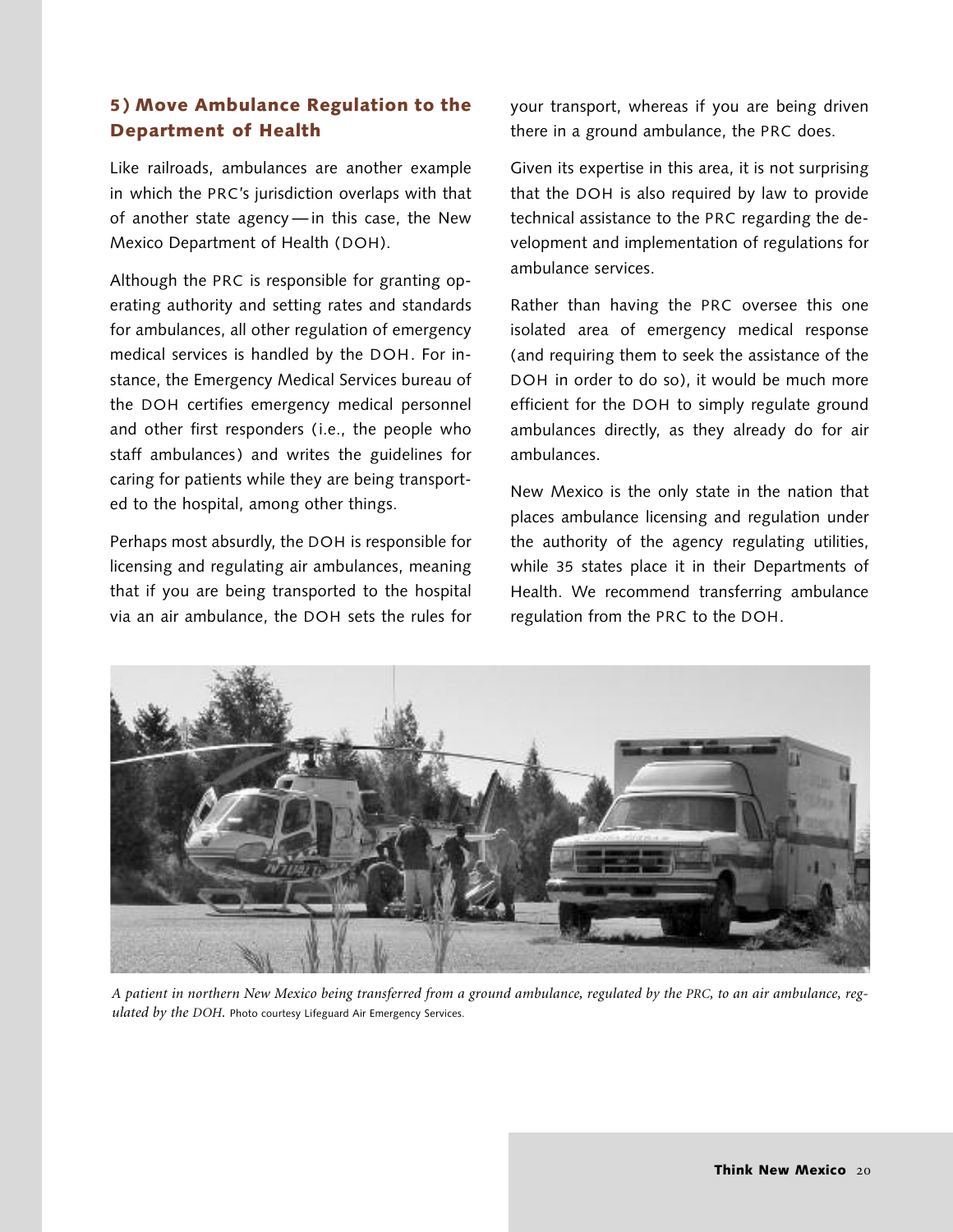## **6 ) Deregulate Market Entry and Rates of Motor Carriers of Passengers and Household Goods**

Perhaps the most archaic and counterproductive activity that the PRC engages in is regulating the market entry and rates of in-state motor carriers of persons and household goods—in other words, commercial buses, shuttles, taxis, limousine companies, moving companies, and wreckers performing "non-consensual" vehicle tows within New Mexico.

These regulations date from the 1930s, when the federal and state governments first began heavily regulating motor vehicles at the request of the railroads. The railroads sought price controls on motor carriers in order to protect their industry from the growing competition of trucking companies. Moreover, trucking companies themselves welcomed regulations that shielded existing businesses from the "destructive competition" that they argued might destroy the young industry in the tough economic times of the Great Depression.

In response, the federal government enacted laws strictly regulating interstate trucking and bus companies, including rules that limited the ability of new companies to enter the market and controlled the routes companies could travel and the rates they could charge.

States enacted similar regulations to control the motor carrier industry within their borders (the "intrastate" companies). New Mexico enacted its first motor carrier regulations in 1939, requiring every intrastate commercial motor carrier in New Mexico to apply to the SCC for permission to



*The Union Bus Depot in Santa Fe, New Mexico around the time when the state first began regulating motor carriers.* Photo by T. Harmon Parkhurst, courtesy Palace of the Governors Photo Archives (NMHM/DCA), #051111.

operate and for approval of its rates, routes, and schedules.

As the national economy grew and developed, it became apparent that heavy-handed government regulation of the trucking industry was increasing transportation costs and harming consumers. In 1980, the federal government deregulated the interstate motor carrier industry when President Carter signed the federal Motor Carrier Act into law.

The effects of this federal deregulation were overwhelmingly positive: competition increased, service to small and rural communities improved, complaints by shippers decreased, and a 1990 study by the Brookings Institute found that American consumers were saving approximately \$20 billion a year due to lower shipping rates.

In 1994, the federal government built on the success of the 1980 Motor Carrier Act by enacting legislation that explicitly prohibited states from regulating the "price, route, or service" of intrastate trucking companies and most other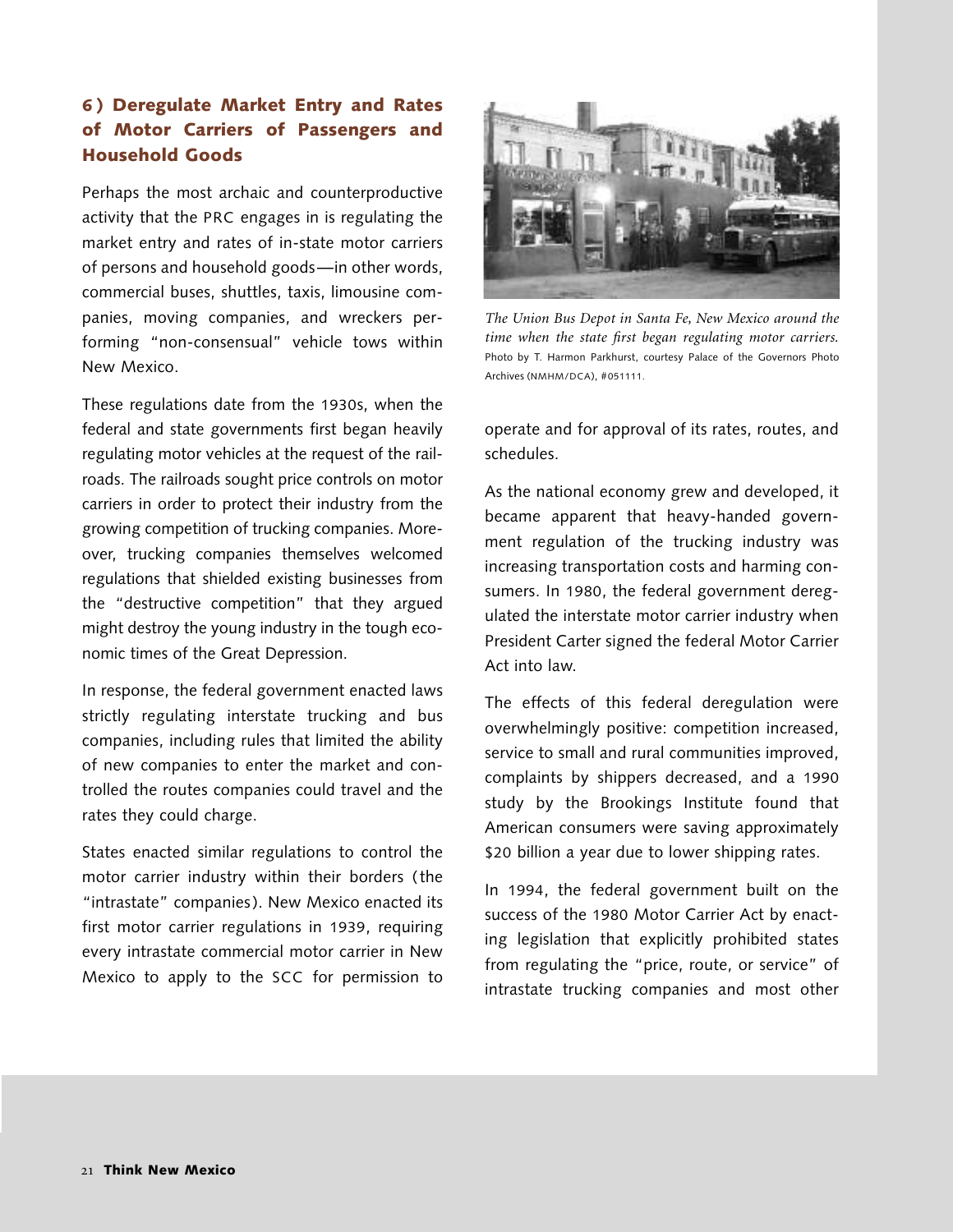commercial motor carriers —but states were still permitted to regulate the very narrow categories of intrastate passenger carriers and movers of household goods.

Many states have chosen to deregulate even those narrow categories that they are still allowed to control. A total of 20 states no longer regulate the rates and service of motor carriers of passengers, household goods, or both, and the results have mirrored the success at the federal level.

For example, in 1982 Arizona eliminated economic regulation of motor carriers after voters approved a referendum on deregulation by a 2-1 margin. Studies after the fact found that shipping rates declined and that both urban and rural communities in the state benefitted. A majority of shippers, receivers, and carriers polled by the Arizona Department of Transportation in 1984 viewed motor carrier deregulation favorably.



*A New Mexico Motor Corporation tow truck in 1939, the year New Mexico first began regulating motor carrier rates.* Photo by the Brooks Studio, courtesy the Albuquerque Museum #PA1978.151.389.

Unfortunately, New Mexico is among the states that have continued to cling to the last shreds of regulatory authority over motor carriers left open to them by the 1994 federal law.

The PRC still tightly controls the market entry of buses, shuttles, taxis, and moving companies by requiring them to apply for a "certificate of public convenience and necessity" before they can operate. In order to get such a certificate, entrepreneurs must prove to the commission that they are "fit, willing and able to provide the transportation service to be authorized" and that "the transportation service to be provided…will serve a useful public purpose that is responsive to a public demand or need." Their potential competitors are allowed to protest their applications.

Making the situation even worse for New Mexico consumers, these businesses have a specific exemption from the state's anti-trust laws, meaning they are permitted to collude with each other to set a single rate that everyone in the industry agrees to charge, making it impossible to shop around for better prices. In fact, in many cases entrepreneurs have applied to the PRC to charge lower rates only to be harassed by protests from their competitors until they give up and charge the industry standard rate.

Beyond controlling market entry and rates, the PRC also develops safety and insurance regulations for motor carriers of passengers and household goods. While this is actually a reasonable target for government regulation, it is also one that is being regulated twice: the New Mexico Department of Public Safety (DPS ) also develops safety and insurance regulations for commercial vehicles, including all of the ones that fall under the PRC's jurisdiction!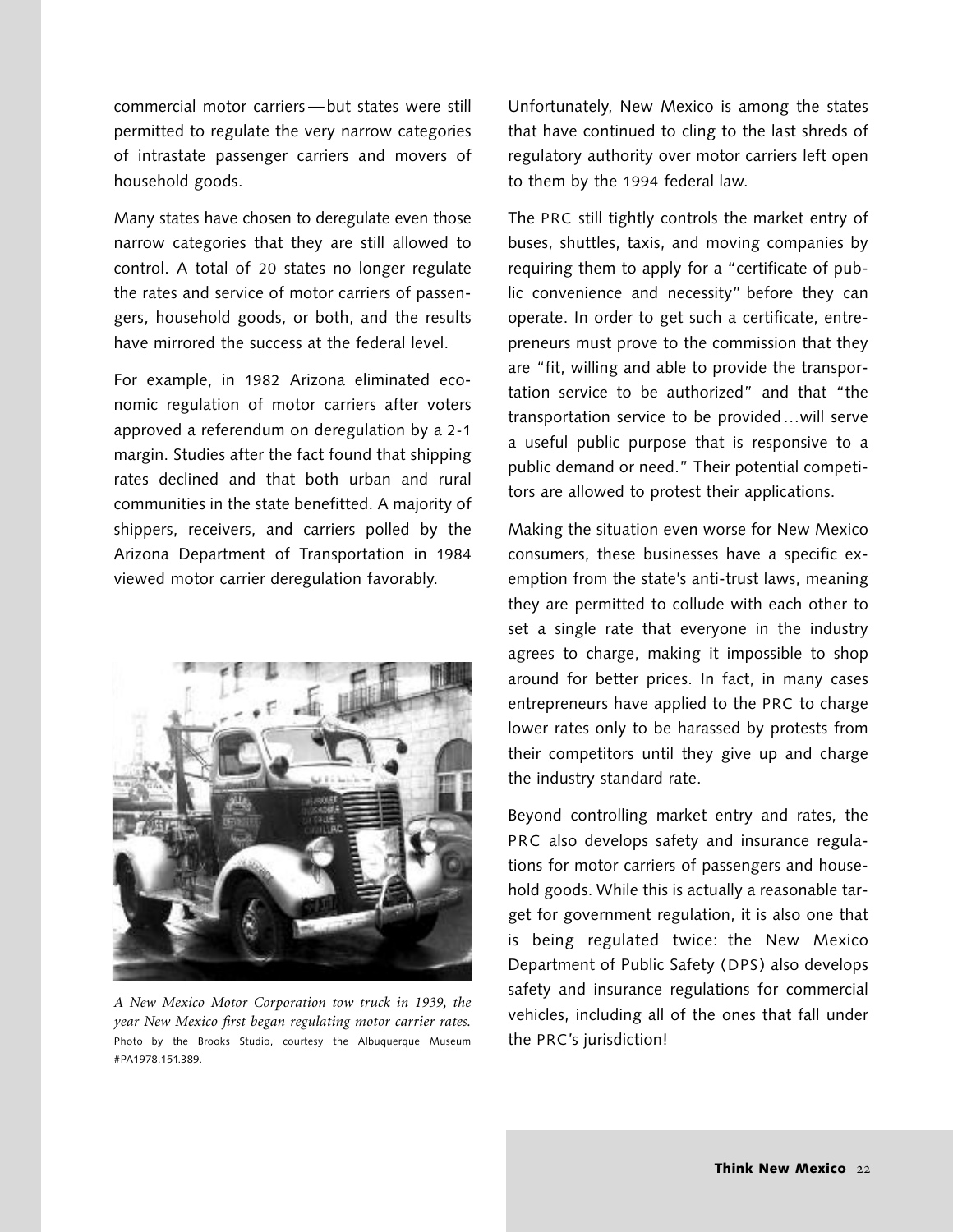# **TAXI ENTREPRENEURS KICKED TO THE CURB**

Meet Rached Merheb. Rached is an entrepreneur, precisely the sort of person we need to help improve New Mexico's job-challenged economy.

In 2008, Rached, the owner of Star Limousine in Albuquerque, identified a niche in the Santa Fe taxi market that was not being met: a hybrid vehicle taxicab service that he planned to call Green Taxi. His straightforward business plan was to offer Santa Fe taxi customers an alternative to the industry standard taxis, which he believed would appeal to Santa Fe's many environmentally conscious residents.

"We'll be consuming less fossil fuels and reduce our emissions and we'll be improving our bottom line," Rached told the *Santa Fe Reporter.*

But to start his business, Rached first needed to get the permission of the PRC. Under state law, applicants for a taxi license are required to alert their potential competitors, who may intervene and file their objections with the PRC's Transportation Division.

Three taxi companies filed objections to Rached's application. This included Santa Fe's sole taxi operator, Capital City Cab, with 21 taxis and 31 drivers, which filed 200 pages of objections (with affidavits) urging the PRC to reject the application because they claimed that there was no room for a second taxi service in Santa Fe. Faced with the steep cost of defending his case before the commission, Rached eventually withdrew his application.



*Rached Merheb and his wife Deanna Ballard, with whom he owns and manages Star Limo.* Photo courtesy Rached Merheb.

New Mexico law in this area is akin to allowing Hertz to essentially veto the expansion plans of its competitor and rival, Avis. ( Likewise, and somewhat oddly, the PRC still regulates market entry and rates for shuttles taking New Mexicans to the airport to board airplanes, even though airlines have been deregulated by the federal government for more than three decades.)

By deregulating market entry for taxis, as well as moving vans, shuttles, and bus services, and allowing everyday New Mexicans, rather than the PRC, to make decisions about what services they desire, consumers would benefit, entrepreneurs would no longer be locked out of markets, and more jobs would be created.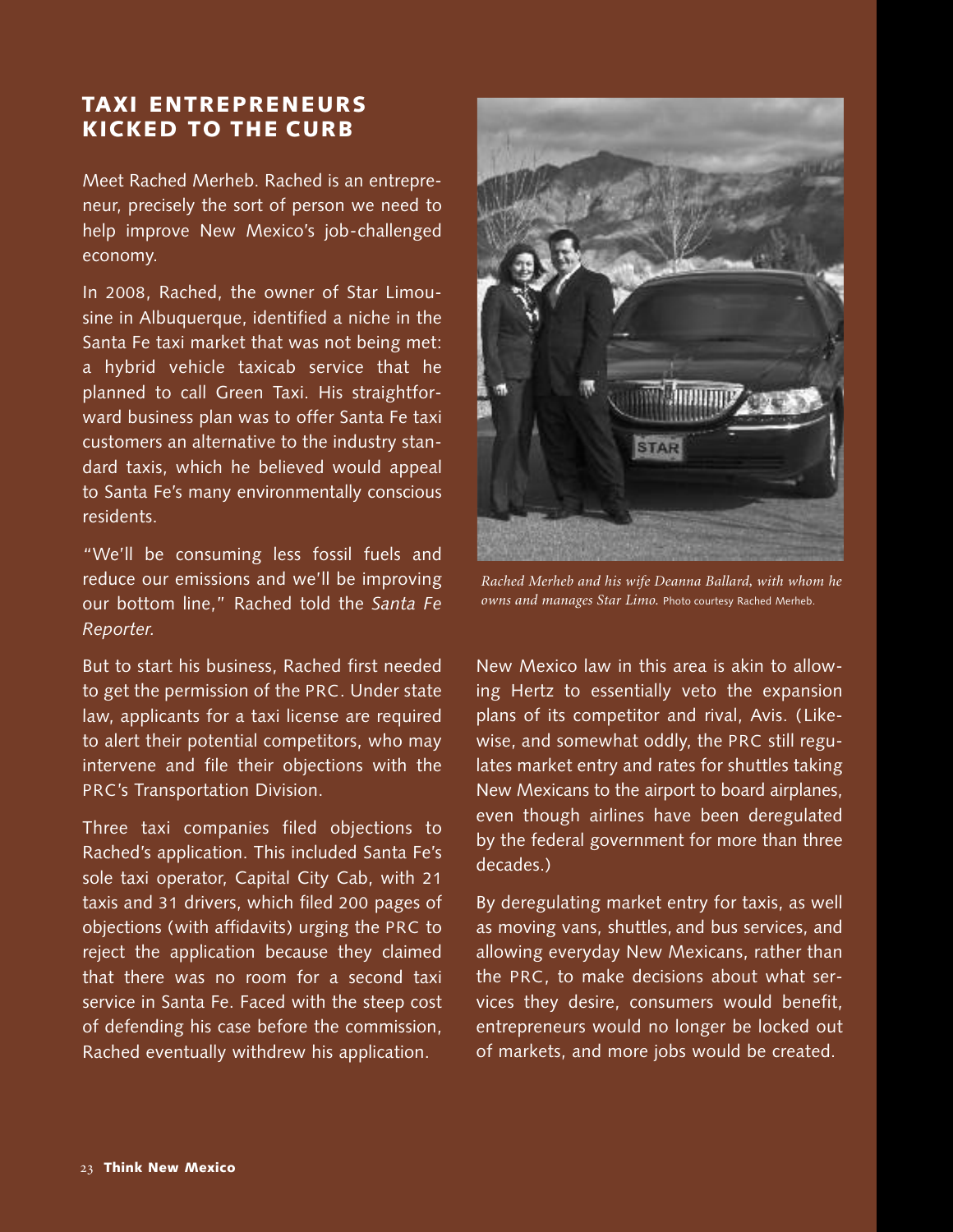

New Mexicans can rent a moving truck, like this one photographed near Pecos, New Mexico, on the free market, but if they want to hire a professional mover, they are limited to the companies and prices approved by the PRC. Photo by Juli Werner.

This means that for the motor carriers regulated by the PRC, two separate agencies are promulgating and enforcing two separate sets of safety and insurance regulations.

We would recommend limiting the government's regulation of motor carriers to a handful of essential tasks:

- Setting safety and insurance requirements; **·**
- Enforcing basic consumer protections (e.g., **·** requiring that moving companies provide customers with enforceable contracts in order to avoid a situation in which a company increases its price once the customer's household possessions are loaded on the truck);
- Preventing discriminatory pricing; and **·**
- Setting the prices for non-consensual tows (such as when a vehicle is towed from an illegal parking place), since these transactions are not ones

in which the consumer can negotiate for better rates.

Since the DPS is already regulating and enforcing the safety and insurance requirements for all of the vehicles under the jurisdiction of the PRC, we would recommend placing this streamlined regulation of motor carriers under the DPS and leaving decisions about who gets to open a motor carrier business and how much they charge to the free market.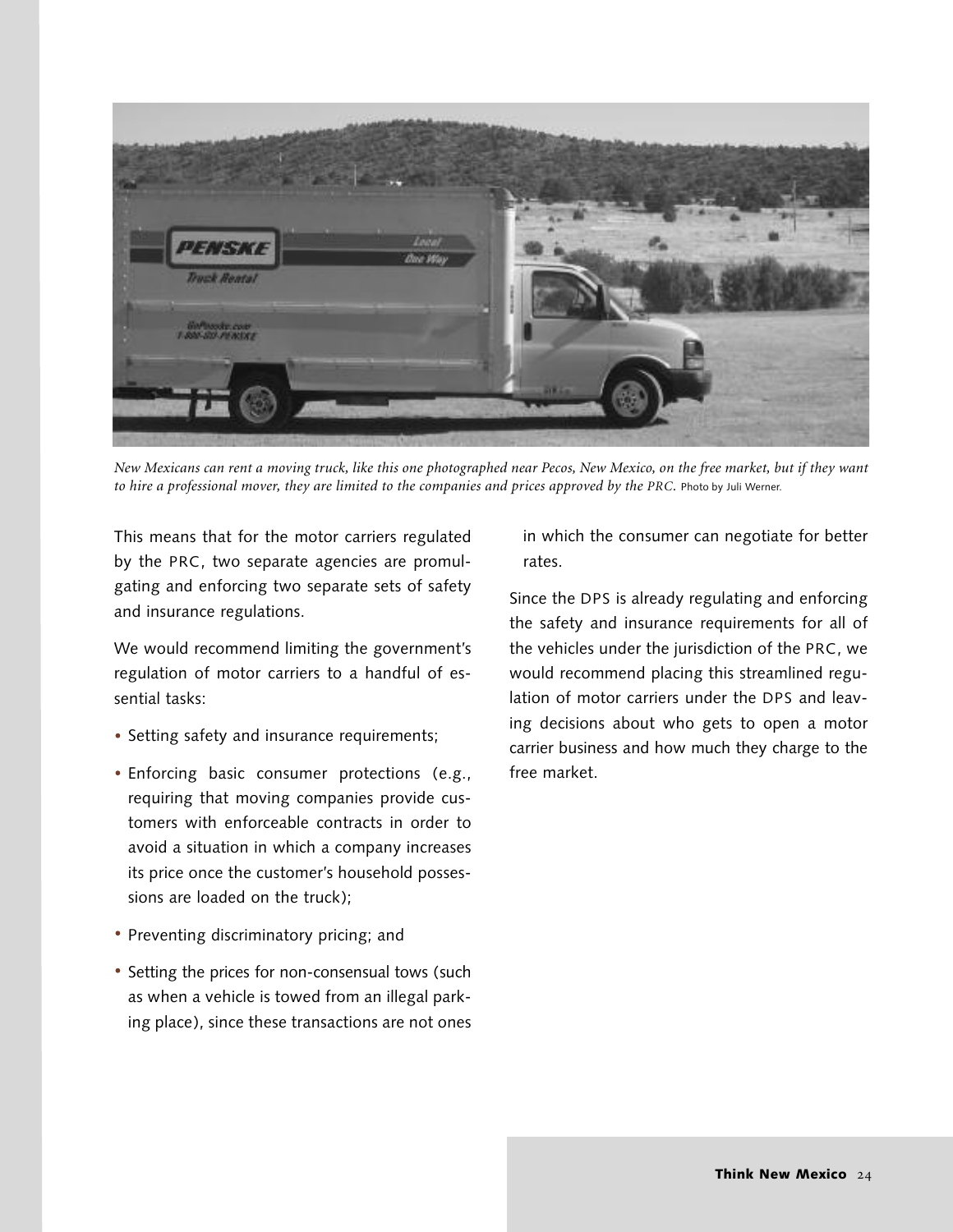## **Part II: Enhance Commissioner Qualifications**

Over the years, there has been much debate over the question of whether it would be better to have elected or appointed commissioners.

There are advantages and drawbacks to each system: elected commissioners are directly accountable to the voters, but they are too often qualified only by their willingness to run for office. Appointed commissioners tend to have better educational and professional qualifications, but they are often shadowed by the accusation that they are political cronies of the politician who appointed them.

As the scandals and problems with underqualified PRC commissioners began to mount, a number of attempts were made to improve the caliber of commissioners by making the positions appointed, rather than elected. Between 2001 and 2005, legislators of both parties introduced no fewer than 10 bills to shift some or all of the positions on the PRC from elected to appointed. Not one of these bills made it as far as a full vote of either the House or Senate.

Moreover, the people of New Mexico have consistently favored having more elected offices rather than fewer. For example, voters soundly rejected the 1969 constitutional convention that proposed to have the Attorney General, State Treasurer, Secretary of State, and SCC Commissioners appointed by the Governor rather than elected by the people. A similar proposal by the 1995 constitutional review commission to make the State Auditor and State Treasurer appointed offices had so little support that it was never even placed on the ballot.

We believe that the debate over the merits of elected versus appointed misses the essential point: regardless of how commissioners are selected, they need to be more qualified than they are today.

As was noted earlier, there are currently only three requirements for PRC commissioners: they must be at least 18 years old, they must have lived in New Mexico for at least a year, and they must not have been convicted of any felonies.

Or, as the *Albuquerque Journal* put it more colorfully in a 2010 editorial, "about the only requirement to take on those daunting responsibilities [of PRC Commissioner ] and take home the \$90,000 a-year salary is a pulse."



A recent meeting of the PRC commissioners (Jerome Block Jr. absent, as he was for 11 of the 31 PRC meetings between January *and April 2011).* Photo by Clyde Mueller, courtesy the Santa Fe New Mexican.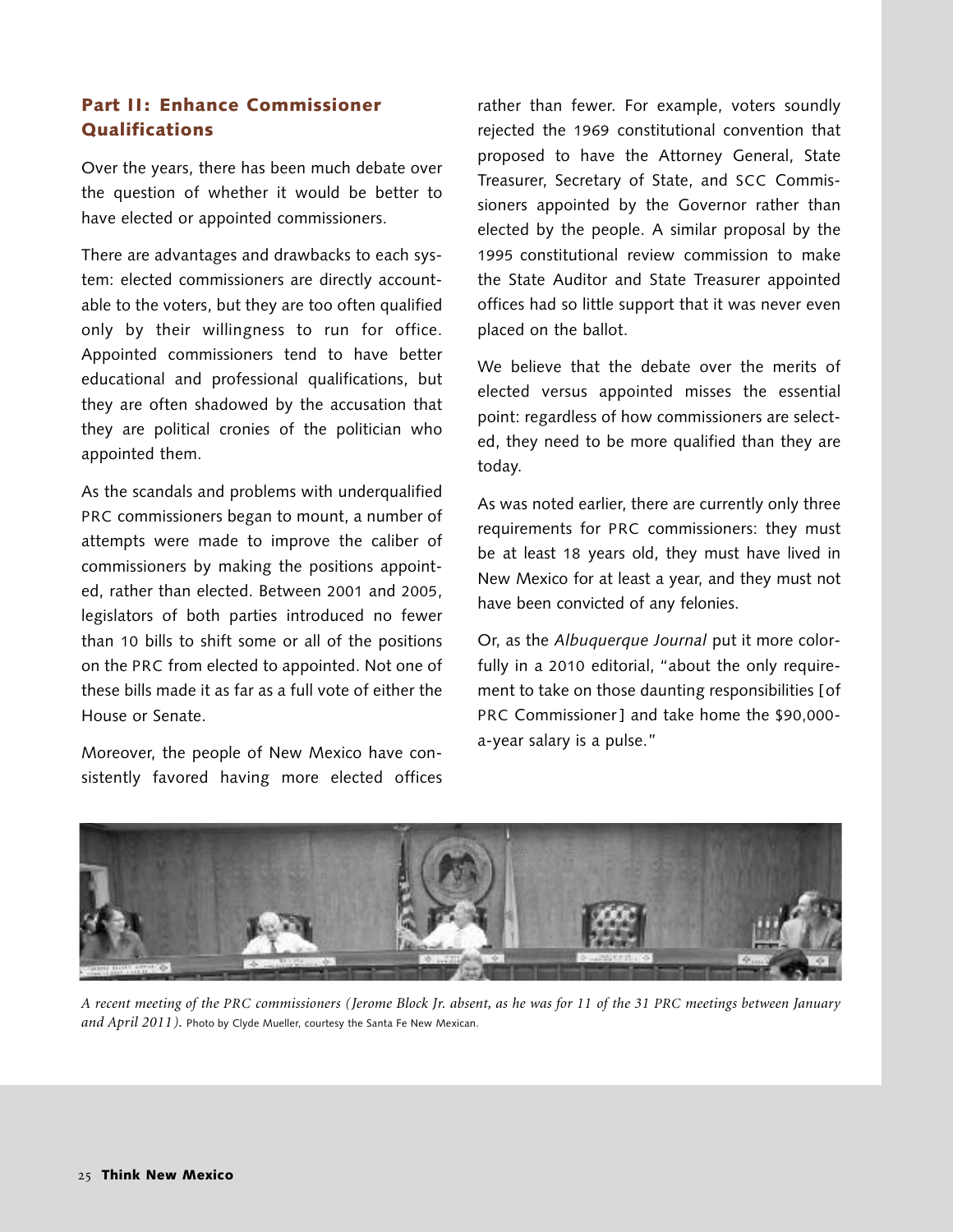The reason the job of PRC commissioner pays \$90,000 a year is in order to adequately compensate qualified professionals who could earn that much in the private sector. If taxpayers are going to provide this level of compensation, we should expect the same level of qualifications that the private sector would require for such an important and challenging position: a solid education or a proven track record of experience —and ideally, both.

We recommend requiring that, in order to be eligible to run for a seat on the PRC, a person must hold a Bachelor's degree (or higher) from an accredited college or university, or have five years of professional experience in law, engineering, economics, or accounting.

New Mexico state law already specifies qualifications for one elected state office: in order to run for the position of Attorney General, candidates must be licensed attorneys. Like the Attorney General, PRC commissioners are responsible for making decisions in a highly specialized field that requires the ability to understand and apply a great deal of technical information. In fact, utility regulation and rate-making is arguably even more complex than the field of law, since it requires a grasp of not only legal concepts, but engineering and economics as well.

A growing number of states, now totaling 15, include specific educational or professional experience requirements for their public utility commissioners.

For example, Nevada requires commissioners to have a minimum of two years experience in accounting, business administration, finance or economics, administrative law, or professional

engineering. Alaska requires commissioners to have either a degree from an accredited university in engineering, finance, economics, accounting, business administration, or public administration, or at least five years experience working in one of these fields.

South Carolina requires that commissioners have both a Bachelor's degree and professional experience in a field relevant to utility regulation (which that state defines as energy, telecommunications, consumer protection and advocacy, water and wastewater, finance, economics, statistics, accounting, engineering, or law).

By requiring either a four-year college degree or five years of relevant professional experience, New Mexico can achieve the goal of having more qualified PRC candidates while being as inclusive as possible. This proposal recognizes that there are many New Mexicans who have not had the opportunity to attend or graduate from college, but who have worked hard to gain the skills and expertise necessary to serve as PRC commissioners, and who have earned the right to run for the office.

Improving the qualifications of PRC commissioners has the potential to improve the performance of the entire agency. In a 2010 survey of the PRC's staff, one of the recurring themes was low morale due to the poor example set by commissioners (for example, one staff member commented: "It's embarrassing to tell anyone that I'm an employee of this organization."). As several of the responses to the survey noted, the culture of an agency is set at the top, and professionalizing the commissioners themselves is the best way to professionalize the agency as a whole.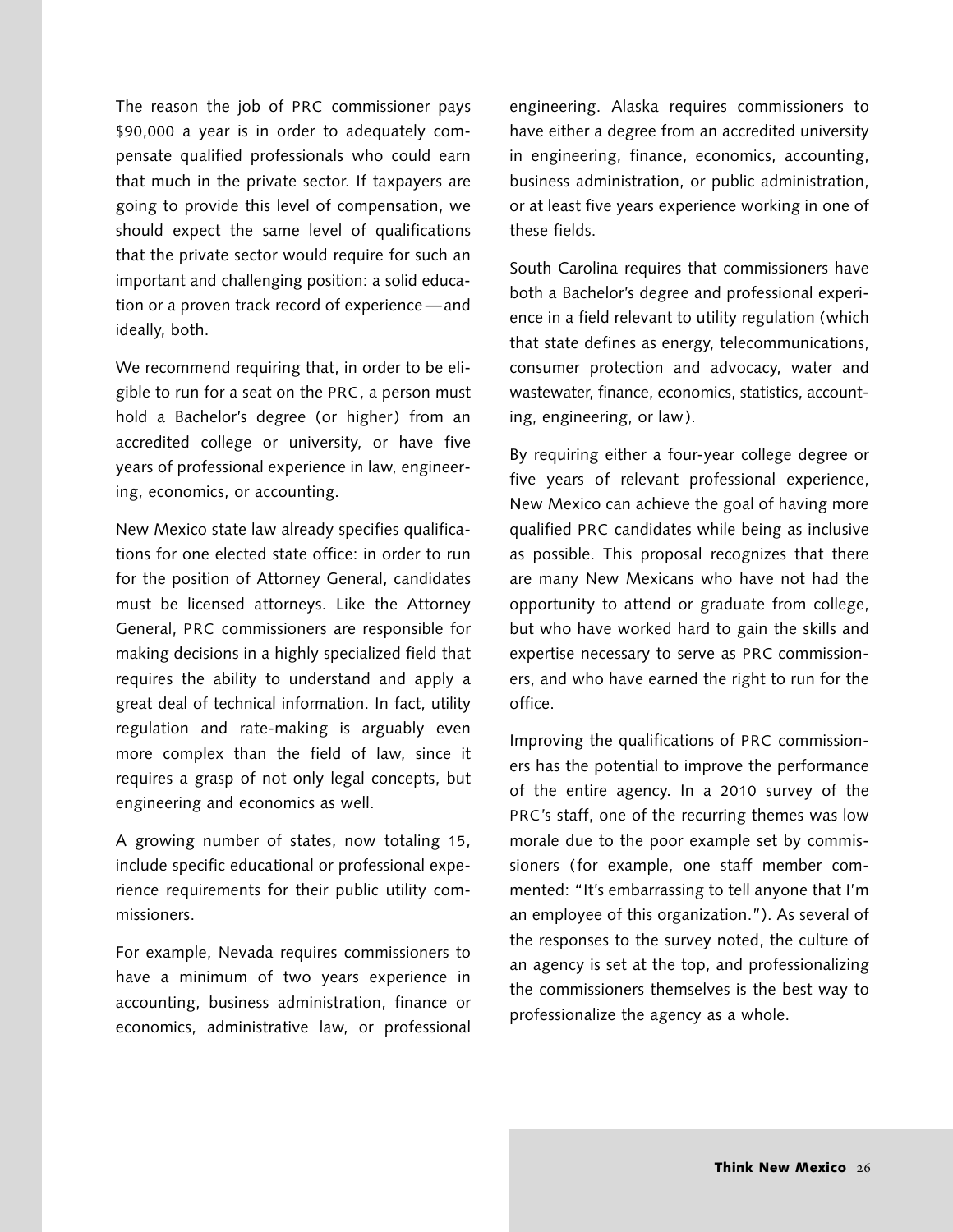# **THE MILLION DOLLAR BONUS**

The reforms we recommend in this report will not only improve the performance of the PRC and streamline state government—they will also potentially result in a savings for state taxpayers.

Significant savings will result from (1) eliminating duplication with other agencies, and (2) deregulating market entry and rates of motor carriers.

The PRC currently spends over \$660,000 on transportation regulation (not including the employees working on pipeline safety issues, who for some reason are organized under the PRC's Transportation Division). Meanwhile, the Department of Public Safety (DPS) spends over \$1.8 million a year on support personnel ( i.e., not law enforcement officers) to administer its commercial vehicle size and weight permitting program.

By abolishing the PRC's regulation of market entry and rates for commercial motor carriers and allowing the DPS to have sole responsibility for the development and enforcement of safety and insurance regulations, we estimate New Mexico taxpayers would save almost all of the money they currently spend on the PRC's Transportation Division: approximately \$599,000.

Similarly, the PRC spends over \$571,000 a year to oversee corporate reporting; meanwhile, the Secretary of State is spending approximately \$257,000 on its business-related responsibilities (not including the costs of two vacant positions).

Together, these two agencies have 25 positions dedicated to business filings, 16 at the PRC and 9 at the Secretary of State. By contrast, in Nebraska (whose population of 1.8 million people is very

# **Potential Savings from Rethinking the PRC**

| <b>Deregulation of Market</b><br><b>Entry and Rates for</b><br><b>Most Motor Carriers</b> | \$599,000   |
|-------------------------------------------------------------------------------------------|-------------|
| <b>Consolidating Corporate</b><br><b>Reporting and Filing</b>                             | \$463,000   |
| TOTAL                                                                                     | \$1,062,000 |

*Source: Compiled by Think New Mexico.*

close to New Mexico's 2 million) the Secretary of State manages all the business reporting in the state with a staff of 12.

Based on the experience in similar states, if New Mexico consolidated all business reporting in the Secretary of State's Office, it should cost closer to \$432,000 a year, rather than \$895,000 – for a savings of approximately \$463,000.

Finally, because these reforms would result in more highly qualified commissioners, they would likely not need to lean so heavily on expert staff. Commissioners with backgrounds in law, accounting, or engineering might require fewer expert lawyers, accountants, and engineers to assist them in understanding the industries they regulate. In addition, commissioners with more expertise would be less likely to make decisions that would be vulnerable to legal challenge, which would save New Mexico taxpayers the cost of those lawsuits.

Based on a consideration of these factors, we estimate that our proposals have the potential to save New Mexico taxpayers at least \$1 million annually.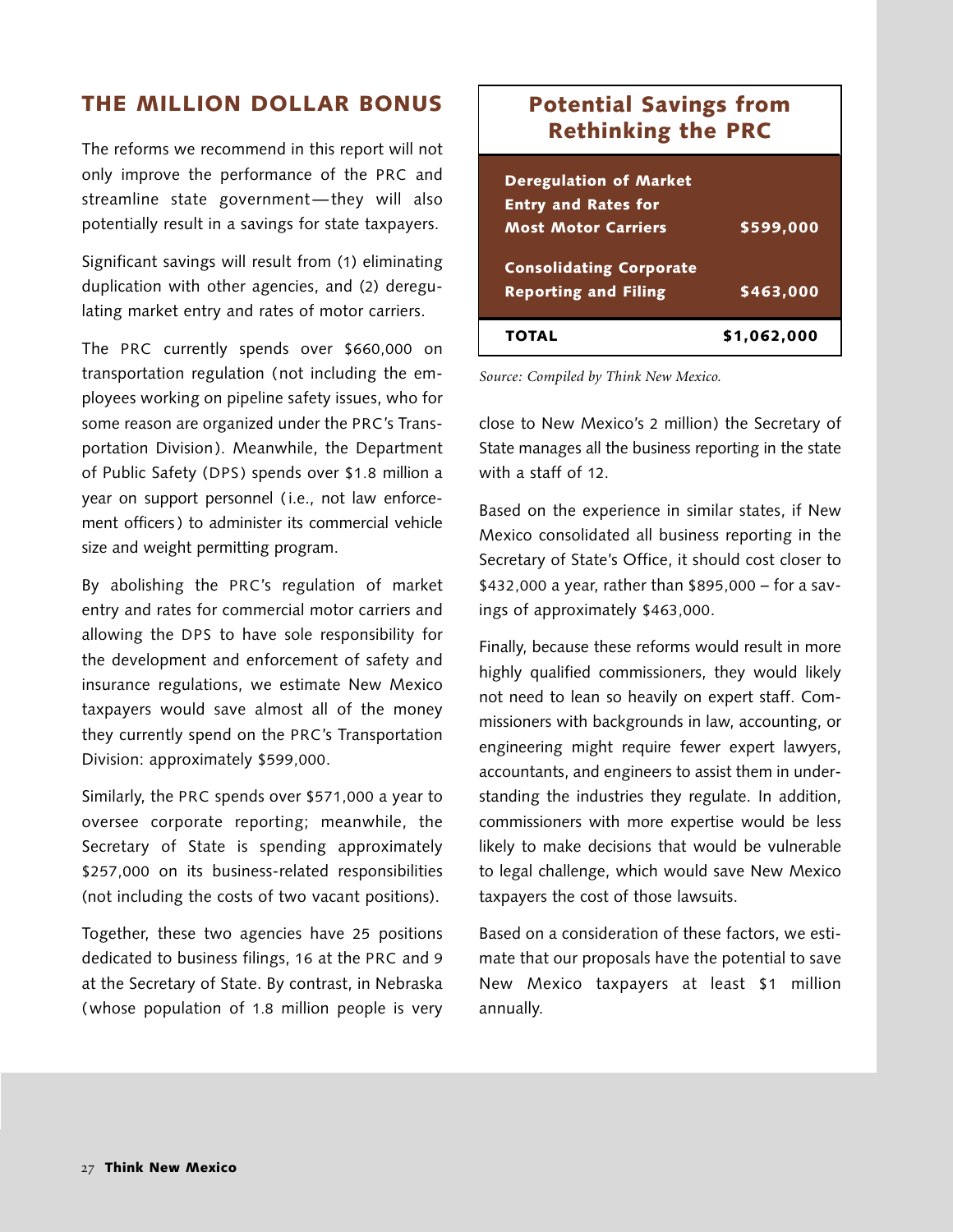# **TOMORROW'S PRC: PROFESSIONAL, RESTRUCTURED, AND COMPETENT**

It is telling that the only person who went on to serve in the New Mexico legislature after serving on the PRC, Senator Lynda Lovejoy (D-Crownpoint), is one of the leading voices for reform of the PRC. Senator Lovejoy has introduced bills in each of the last three sessions to make changes to the PRC.

Several of Senator Lovejoy's colleagues, both Democrats and Republicans, have also introduced a variety of bills over the past decade to reform aspects of the PRC. These legislators include Senator Rod Adair (R-Roswell), Representative Ray Begaye (D-Shiprock), Senator Pete Campos (D-Las Vegas), Representative Ken Martinez, (D-Grants), Senator Bill Payne (R-Albuquerque) Representative Kiki Saavedra (D-Albuquerque), and Representative Lucky Varela (D-Santa Fe ).

In addition to these efforts, an interim subcommittee of key legislators, co-chaired by Representative Martinez and Senator Michael Sanchez (D-Belen) produced an excellent report in 2002 proposing a fundamental reorganization of the PRC. Many of our ideas in the preceding pages borrow from their proposals, including making the Insurance Division its own department, consolidating corporate reporting in the Office of the Secretary of State, transferring the regulation of ambulances to the Department of Health, and removing the Fire Marshal's Office from the PRC.

Similar recommendations were made by the 2010 Government Restructuring Task Force, led by Senator Tim Eichenberg (D-Albuquerque) and Representative Patricia Lundstrom (D-Gallup), which was set up to improve government efficiency and save taxpayer dollars.

Governor Susana Martinez also appears ready to embrace a restructuring of the PRC. During her 2010 campaign for Governor, Martinez said of the PRC, "In an office that oversees so much, there are opportunities to reduce over-bloated bureaucracies and consolidate duplicative administrative functions to achieve budget savings."

Although previous attempts to reform aspects of the PRC have fallen short, the weak economy and the mounting scandals at the PRC make passage of a comprehensive reform of the agency more urgent and more likely than it has been in the past. Between the timing and the strong political support from key legislators and the Governor, we believe that real reform of the PRC is finally ripe for passage.

Enacting the comprehensive reforms summarized on the facing page will require amending the state constitution, just as occurred back in 1996 when the PRC was first created.

However, the need for a comprehensive solution is growing increasingly apparent. For example, a 2010 Standard and Poor's report assessed U.S. utility regulatory environments and gave New Mexico its lowest ranking ( along with only four other states and the District of Columbia ). This low ranking makes it more difficult for New Mexico's utility companies to borrow money, which can ultimately translate into higher rates for New Mexico's businesses and families.

It is harder to find anyone who is willing to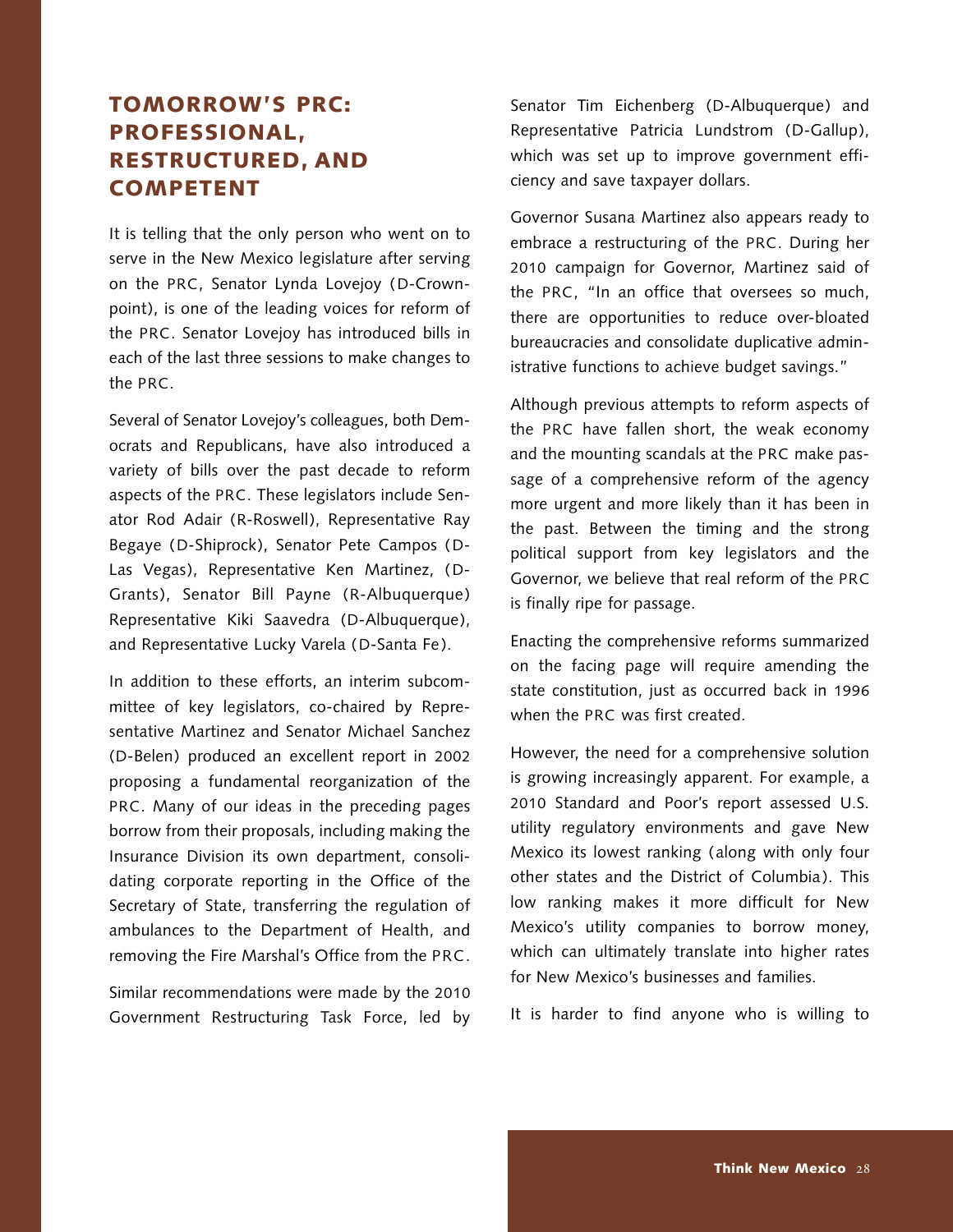defend the status quo. Even the PRC's original architect, former Representative Bob Perls, wants to see the PRC restructured. In an e-mail interview, Perls was refreshingly candid about his disappointment with the PRC and his belief that the 1996 reforms did not go far enough.

For example, Perls now favors streamlining the PRC, writing: "I never looked at whether or not certain agencies should be deleted from the constitutional regulation language, but clearly that is true. The PRC has too much to do…and should probably stick to its core mission of [regulating] utilities." With regard to the PRC commissioners, Perls writes: "Somehow we need to get a higher quality of candidate and I am not sure how to do that…I like elected because of the accountability, but it has not worked out particularly well due to the mediocre candidates we have had."

Our vision of tomorrow's PRC is an agency that is professional, restructured in a rational way, and overseen by competent, qualified commissioners. Such a commission would help facilitate strong economic development, protect family budgets, and restore the public's trust, while potentially saving New Mexico taxpayers more than a million dollars a year.

## **Think New Mexico's Recommended PRC Reforms**

#### **I. STREAMLINE THE PRC'S JURISDICTION BY:**

- **Creating a separate Department · of Insurance**
- **Moving the State Fire Marshal to the · Department of Homeland Security**
- **Consolidating corporate reporting in · the Office of the Secretary of State**
- **Eliminating duplicative regulation · of railroads by the PRC and the Department of Transportation**
- **Transferring ambulance regulation · to the Department of Health**
- **Deregulating market entry and rates · for almost all motor carriers of passengers and household goods**
- **II. ENHANCE COMMISSIONER QUALIFICATIONS BY REQUIRING CANDIDATES TO HAVE EITHER:**
- **A Bachelor's degree or higher from · an accredited college or university,**
- **or five years professional experience · in law, engineering, economics, or accounting**

## **TAKE ACTION!**

Visit www.thinknewmexico.org and sign up for our email action alerts to find out how you can join the effort to rethink and reform the PRC.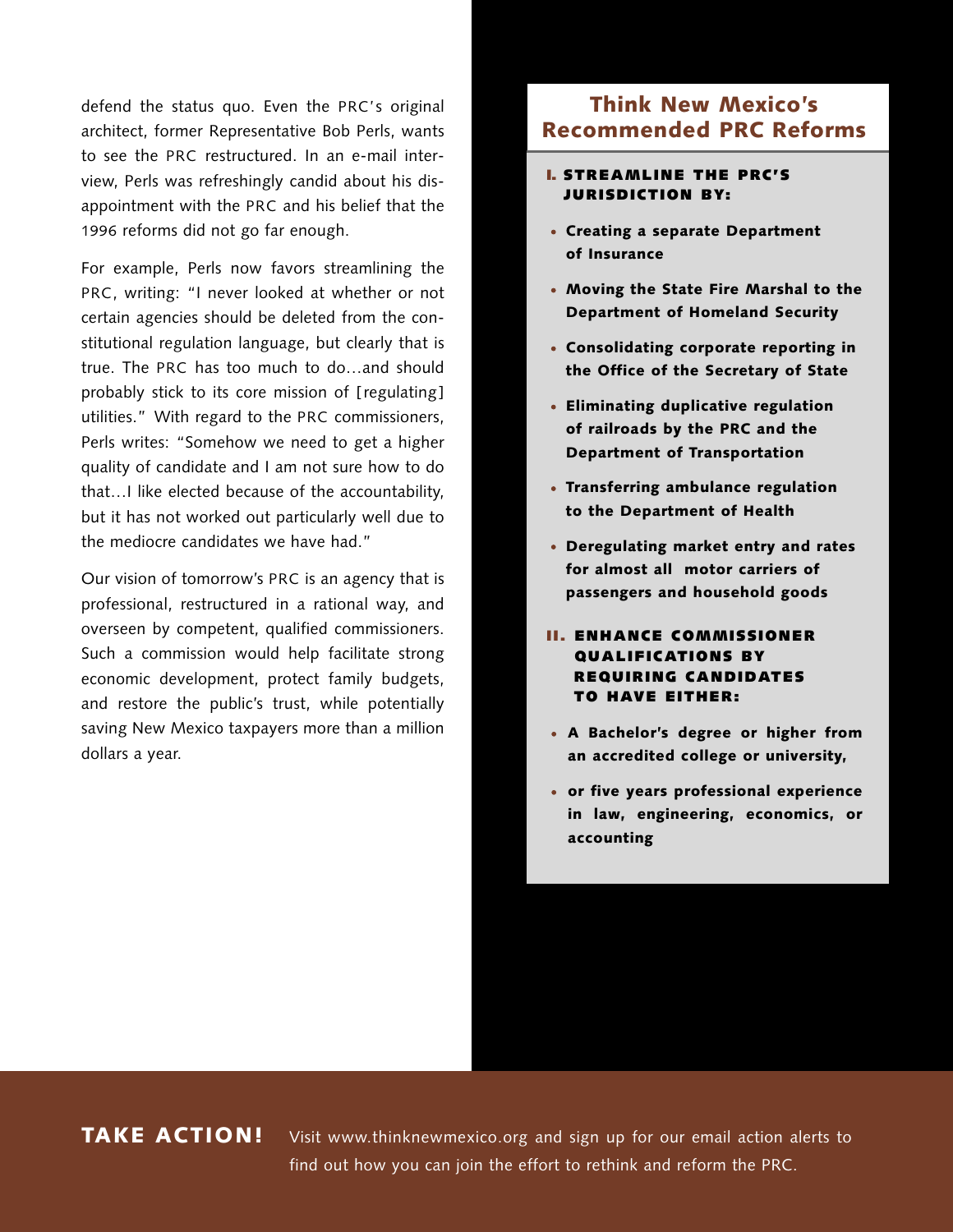**BEFORE:** *The PRC's organizational chart, from its Annual Report, shows how utility regulation (right-hand side) is marginalized due to the agency's overloaded agenda.*



AFTER: Our vision of tomorrow's PRC is an agency that is rationally restructured and overseen by qualified commis*sioners.*

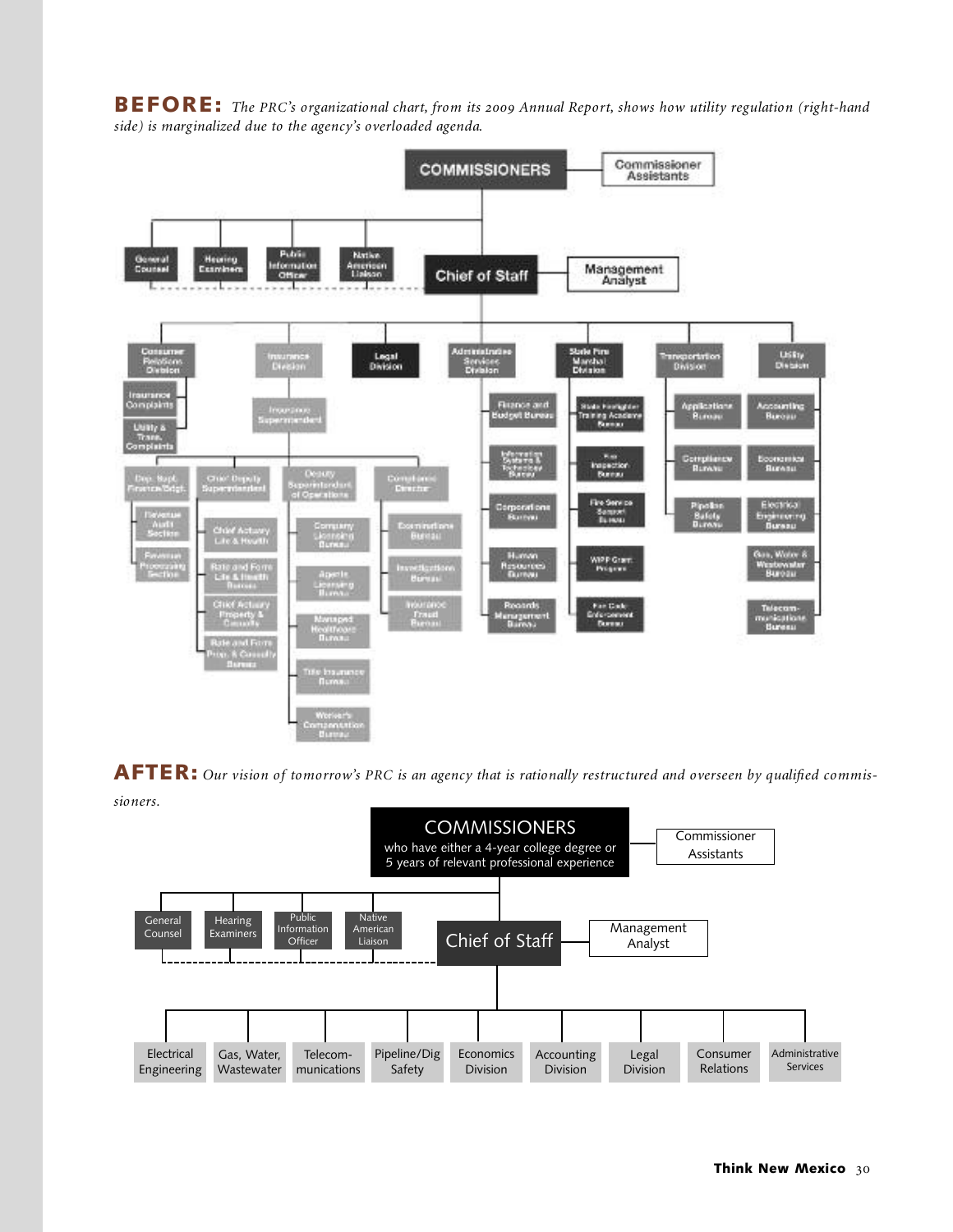## **SELECTED BIBLIOGRAPHY**

*Additional sources can be found at www.thinknewmexico.org*

#### **Books, Studies, and Journal Articles**

Dempsey, Paul Stephen. "Transportation: A Legal History." *Transportation Law Journal* Vol. 30: 236-366 (2003).

Hain, Paul L., F. Chris Garcia, and Gilbert K. St. Clair, Eds. New Mexico Government, 3rd Edition. UNM Press: Albuquerque, 1994.

Institute of Public Utilities Regulatory Research and Education. *Commissioner Demographics 2011*. Michigan State University, March 1, 2011.

Irion, Frederick C. *The New Mexico Corporation Commission*. Division of Research of the University of New Mexico Department of Government, May 1950.

Moore, Thomas Gale. "Unfinished Business in Motor Carrier Deregulation." *Regulation: CATO Review of Business and Government*, Summer 1991.

Shipman, Todd A. *Assessing U.S. Utility Regulatory Environments*. Standard and Poor's. March 11, 2010.

Swartwout, Robert L. "Current Utility Regulatory Practice from a Historical Perspective." *Natural Resources Journal* Vol. 32: 289-343 (1992).

Taylor, John C. "Regulation of Trucking by the States." *Regulation: CATO Review of Business and Government*, Spring 1994.

Winston, Clifford. "You Can't Get There From Here: Government Failure in U.S. Transportation." *Brookings Review*, Summer 1999.

#### **Government Reports**

Fifty-Second Annual Report of the New Mexico Public Utility Commission, October 1, 1996.

First Annual Report of the State Corporation Commission for the Period Commencing January 16, 1912 and Ending December 31, 1912.

Government Restructuring Task Force Final Report, 2010.

Morgan, Murray E., Columbus Ferguson, and Floyd Cross. "New Mexico State Corporation Commission." Circa 1967.

New Mexico Public Regulation Commission, Annual Reports for the Fiscal Years 1999, 2000, 2002, 2003, 2004, 2005, 2006, 2007, 2008, and 2009.

New Mexico Public Regulation Commission, Fiscal Year 2011 Operating Budget.

New Mexico Public Regulation Commission Meeting Agendas and Minutes 2008-2010.

New Mexico Public Regulation Commission, Responses to Ethics Survey, May 2010.

New Mexico Public Service Commission, Annual Report: First Fiscal Year July 13, 1941 to June 30, 1942.

Regulation Commission Reorganization Committee 1997 Committee Meeting Handouts.

Report of the State Corporation Commission to the Governor of New Mexico for the Biennial Period from December 1, 1912 to November 30, 1914.

Report to the Legislative Council from the Public Regulation Commission Subcommittee in Response to Senate Joint Memorial 41, December 2002.

Report of the New Mexico Special Revenue Commission to the Governor and Legislature of the State of New Mexico, Made in Accordance with Chapter 9, Fourth State Legislature, Extra Session 1920. November 23, 1920.

Sixth Annual Report of the Superintendent of Insurance of the Territory of New Mexico for the Year Ending December 31, 1910.

#### **Newspaper, Blog, and Periodical Articles**

Albuquerque Journal Editors. "Block Has To Go; State Has To Revamp PRC." Albuquerque Journal. August 10, 2011.

Albuquerque Journal Editors. "Constitutional Amendments." Albuquerque Journal. October 27, 1996.

Albuquerque Journal Editors. "Does PRC Stand for Pretty Rotten Conduct?" Albuquerque Journal. July 27, 2009.

Albuquerque Journal Editors. "For the PRC, Perhaps No News Is Good News." Albuquerque Journal. August 16, 2011.

Albuquerque Journal Editors. "Keep the Kitten, Give Us PRC Accountability." Albuquerque Journal. November 22, 2009.

Albuquerque Journal Editors. "N.M. Taxpayers Deserve a Better-Quality PRC." Albuquerque Journal. Aug. 11, 2009.

Albuquerque Journal Editors. "PRC Growing Pains Might Last Awhile." Albuquerque Journal. April 10, 1999.

Albuquerque Journal Editors. "PRC Should Regulate Its Personal Politics." Albuquerque Journal. January 12, 2004.

Albuquerque Journal Editors. "SCC Should Avoid Any Aspect of Impropriety." Albuquerque Journal. April 14, 1995.

Bemis, Gregg. "New Mexico Loves Its Outrages..." Santa Fe New Mexican. August 28, 2011.

Boyd, Dan. "PRC Member Accused of Attack: Commissioner Faces 3 Felony Charges." Albuquerque Journal. July 24, 2009.

Calloway, Larry. "Who Will Regulate Regulators?" Albuquerque Journal. March 11, 1997.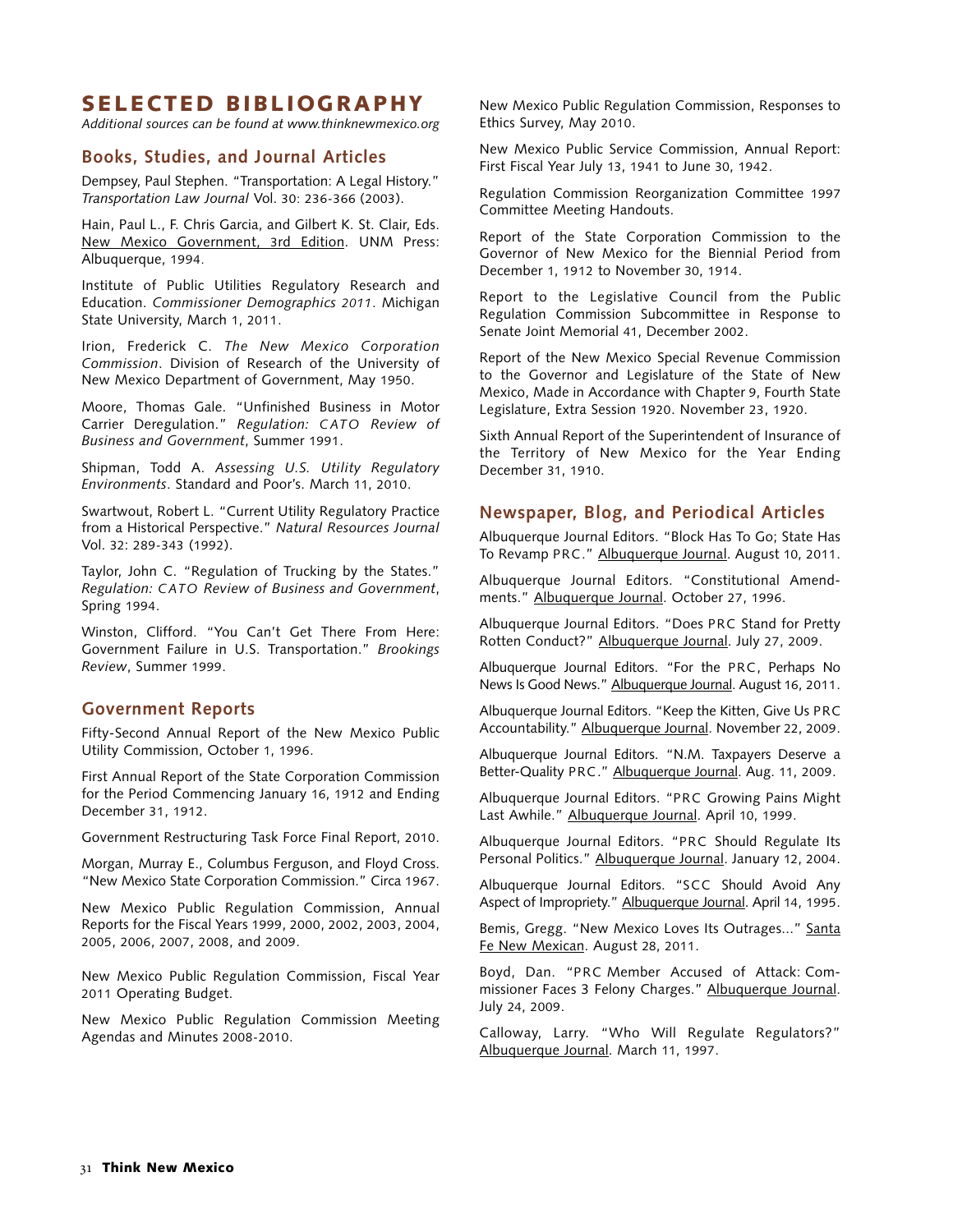Chambers, Patricia. "PRC Candidate Block Fined for Improper Use of Public Funds." Taos News. October 23, 2008.

Cole, Thom. "N.M. Regulators Enjoy Lobbyists' Generosity." Albuquerque Journal. April 12, 1995.

Domrzalski, Dennis. "Legislature May Propose Revamping of Two Regulatory Agencies." Albuquerque Tribune. December 26, 1996.

Furlow, Bryant. "'Musical Chairs' at State Insurance Division: Blue Cross Rate Hike Fight Claims Three Superintendents in Two Months." New Mexico Independent. June 10, 2010.

Giuliani, David. "Report: Block Admits He Lied." Las Vegas Optic. September 24, 2008.

Glover, Cindy. "Serna Chases 'Lifelong Dream.'" Albuquerque Journal. May 12, 1998.

Goldberg, Julia. "Regulator Guys: \$90,000 a Year, No Experience Necessary." Santa Fe Reporter. May 5-11, 2004.

Haussamen, Heath. "Denish, Martinez Talk About PRC, SOS Reform." Haussamen on New Mexico Politics. September 13, 2010.

Haussamen, Heath. "The PRC Needs More Public Scrutiny, Not Less." Haussamen on New Mexico Politics. August 17, 2011.

Hummels, Mark. "Former State Insurance Superintendent Sues PRC." Santa Fe New Mexican. February 22, 2001.

Hummels, Mark. "Republican Quits PRC Over Hiring of Serna." Santa Fe New Mexican. March 10, 2001.

Kamerick, Megan. "Competing Cab Companies Oppose Plans for Green Taxi." New Mexico Business Weekly. May 4, 2008.

Karmasek, Jessica M. "N.M. Supreme Court Annuls PRC's Efficiency Order." Legal Newsline. August 4, 2011.

Las Cruces Sun-News Editors. "Absent-Minded: What's Wrong With Our PRC?" Las Cruces Sun-News. April 4, 2009.

Maass, Dave. "Yellow Cab, Green Fuel." Santa Fe Reporter. April 23, 2008.

Massey, Barry. "Court: Charges Against Blocks Stand." Associated Press. August 2, 2011.

Matlock. Staci. "Leaked Audit Raps Insurance Analysis Team: PRC Vows to Root Out Person Who Released Critical Review." Santa Fe New Mexican. October 1, 2010.

Mattson, Doug. "Block Jr.: I'm Not A Criminal." Santa Fe New Mexican. October 1, 2008.

McGhee, Tom. "Animosity Polarizes New Panel." Albuquerque Journal. April 26, 1999.

Miles, David. "PRC Says Commissioner Violated Code of Conduct." Santa Fe New Mexican. November 30, 2005.

Miles, David. "Serna Got State Help With Kin's Claim." Santa Fe New Mexican. May 10, 2006.

Miller, Jay. "Why is PRC Always in Turmoil?" Alamogordo Daily News. August 16, 2011.

Monahan, Joe. "Legal Sources: Pack Your Bags Jerome, You're Outta Here." New Mexico Politics with Joe Monahan. December 22, 2003.

Nash, Kate and Doug Mattson. "Blocks Indicted on Election Charges." Santa Fe New Mexican. April 9, 2009.

Nash, Kate. "PRC Meeting Attendance Varies Widely." Santa Fe New Mexican. May 22, 2011.

Neary, Ben. "Baca Solicits Money for PAC." Santa Fe New Mexican. August 3, 2002.

Nikolewski, Rob. "Block Out as PRC Vice-Chairman But He's Still on the Commission...And Still a No-Show." Capitol Report New Mexico. August 11, 2011.

Oswald, Mark. "PUC Official Asks for Details on Alleged Influence Peddling." Santa Fe New Mexican. Jan. 28, 1995.

Parker, Phil. "Block Ordered to Pay Penalties: Secretary of State Rejects His Response." Albuquerque Journal. November 4, 2008.

Plevin, Nancy. "PRC Budget Unlikely to See Increase." Santa Fe New Mexican. December 17, 1999.

Quigley, Winthrop. "Courage Scarce in Insurance Rate Cases" Albuquerque Journal Business Outlook. March 7, 2011.

Quigley, Winthrop. "Structural Flaws Ensure PRC Dysfunction." Albuquerque Journal Business Outlook. April 19, 2011.

Rayburn, Rosalie. "Lawmakers Scrutinize PRC Role." Albuquerque Journal. July 19, 2001.

Rio Grande Sun Editors. "PRC Headaches Continue." Rio Grande Sun. August 18, 2011.

Russell, Inez. "Block Blots Out Drunkenness, But Aftermath?" Santa Fe New Mexican. July 6, 2008.

Santa Fe New Mexican Editors. "Give State Amendments a Careful Look." Santa Fe New Mexican. October 29, 1996.

Santa Fe New Mexican Editors. "New Utility Agency is Far From Shipshape." Santa Fe New Mexican. January 7, 2000.

Santa Fe New Mexican Editors. "PRC Candidates Beware: No More Business As Usual." Santa Fe New Mexican. March 8, 1998.

Santa Fe New Mexican Editors. "PRC Politics: It's a Jungle Out There." Santa Fe New Mexican. April 11, 2003.

Santa Fe New Mexican Editors. "PRC Poll Is Bad Enough: What's Covered Up?" Santa Fe New Mexican. Nov. 19, 2009.

Santa Fe New Mexican Editors. "What'll It Take to Shape Up PRC?" Santa Fe New Mexican. April 29, 2010.